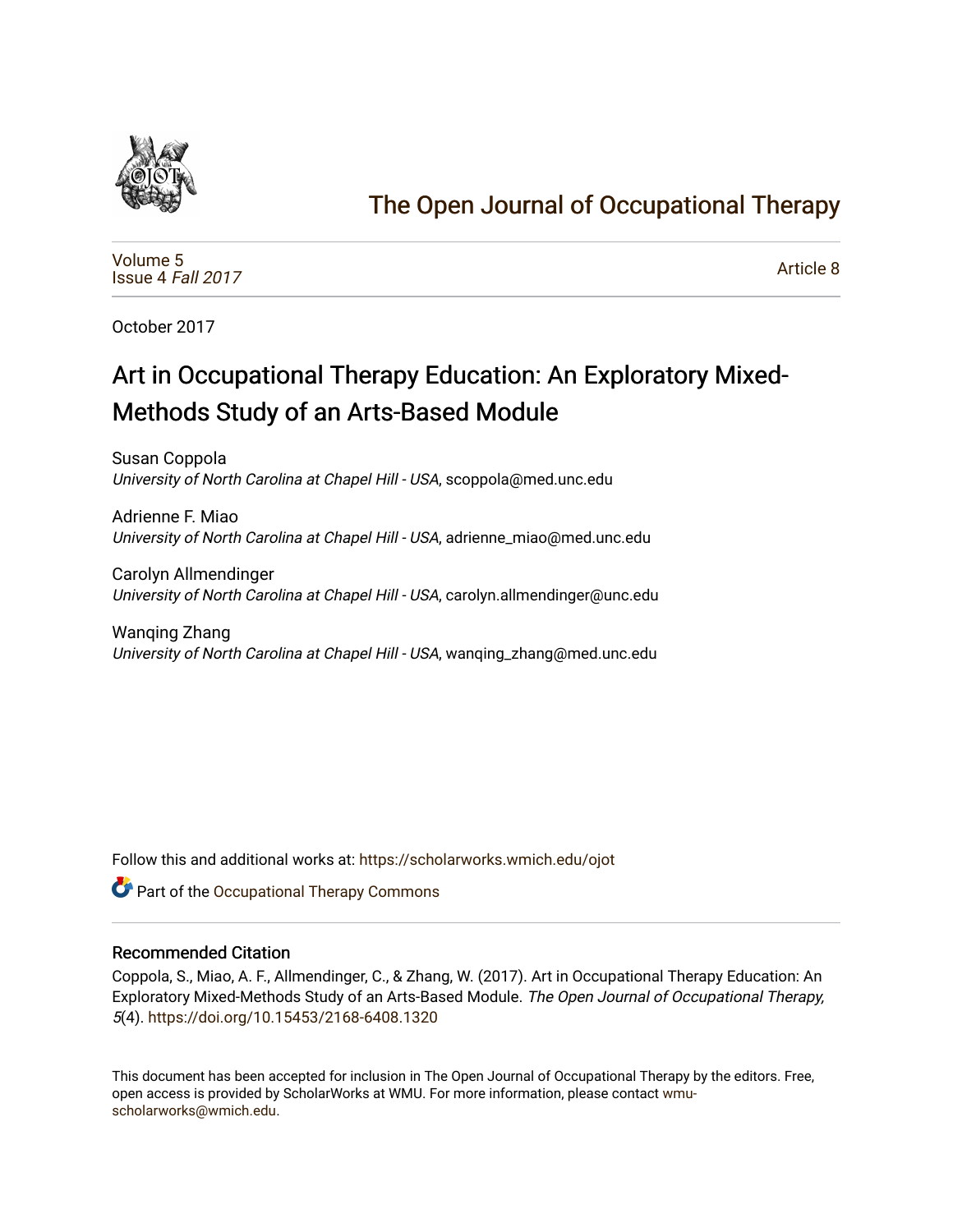## Art in Occupational Therapy Education: An Exploratory Mixed-Methods Study of an Arts-Based Module

## **Abstract**

Art-based learning experiences have demonstrated a range of benefits, including improved observation skills and perspective taking. This article describes the effects of an art-based module in an entry-level curriculum for occupational therapy (OT) students. An exploratory pilot study investigated the feasibility of a group-administered visual art-based module for 20 first-year OT graduate students. Outcomes were evaluated using a mixed-methods approach that combined pre-post quantitative results from survey questionnaires and qualitative reflective essays. Pre- and post-surveys revealed significant changes in the students' perception regarding the benefits of art in OT curricula. The students' reflective essays on their learning described art-based sessions as: (a) opportunities to practice perspective shifting, (b) tapping into emotion, (c) exemplars of the therapeutic encounter, (d) integrative and "out of the box," and (e) impacting student roles and the classroom environment. Findings support art-based pedagogies to complement coursework to build an understanding of clients, creative thinking, and valued learning experiences. Learning partnerships between occupational therapy faculty, art museum educators, and artists can offer fruitful interdisciplinary learning experiences.

## Keywords

art, arts and crafts, humanities, occupational therapy education

## Cover Page Footnote

The Institutional Review Board (IRB) for the University of North Carolina at Chapel Hill approved the study. Students completed the IRB approved informed consent process. There were no external funds to support this study. Preliminary data from this study was presented at the American Occupational Therapy Association 2015 Annual Conference. We thank the students who participated in this study. We also thank artists Gloria Lightsey-Lewis and Alice McCall Smith for the valuable learning experiences given to the occupational therapy students.

#### Credentials Display

Susan Coppola, MS, OTR/L, BCG, FAOTA; Carolyn Allmendinger, PhD; Wanqing Zhang, PhD; Adrienne Miao, MS, OTR/L

Copyright transfer agreements are not obtained by The Open Journal of Occupational Therapy (OJOT). Reprint permission for this Topics in Education should be obtained from the corresponding author(s). Click [here](https://scholarworks.wmich.edu/ojot/policies.html#rights) to view our open access statement regarding user rights and distribution of this Topics in Education.

DOI: 10.15453/2168-6408.1320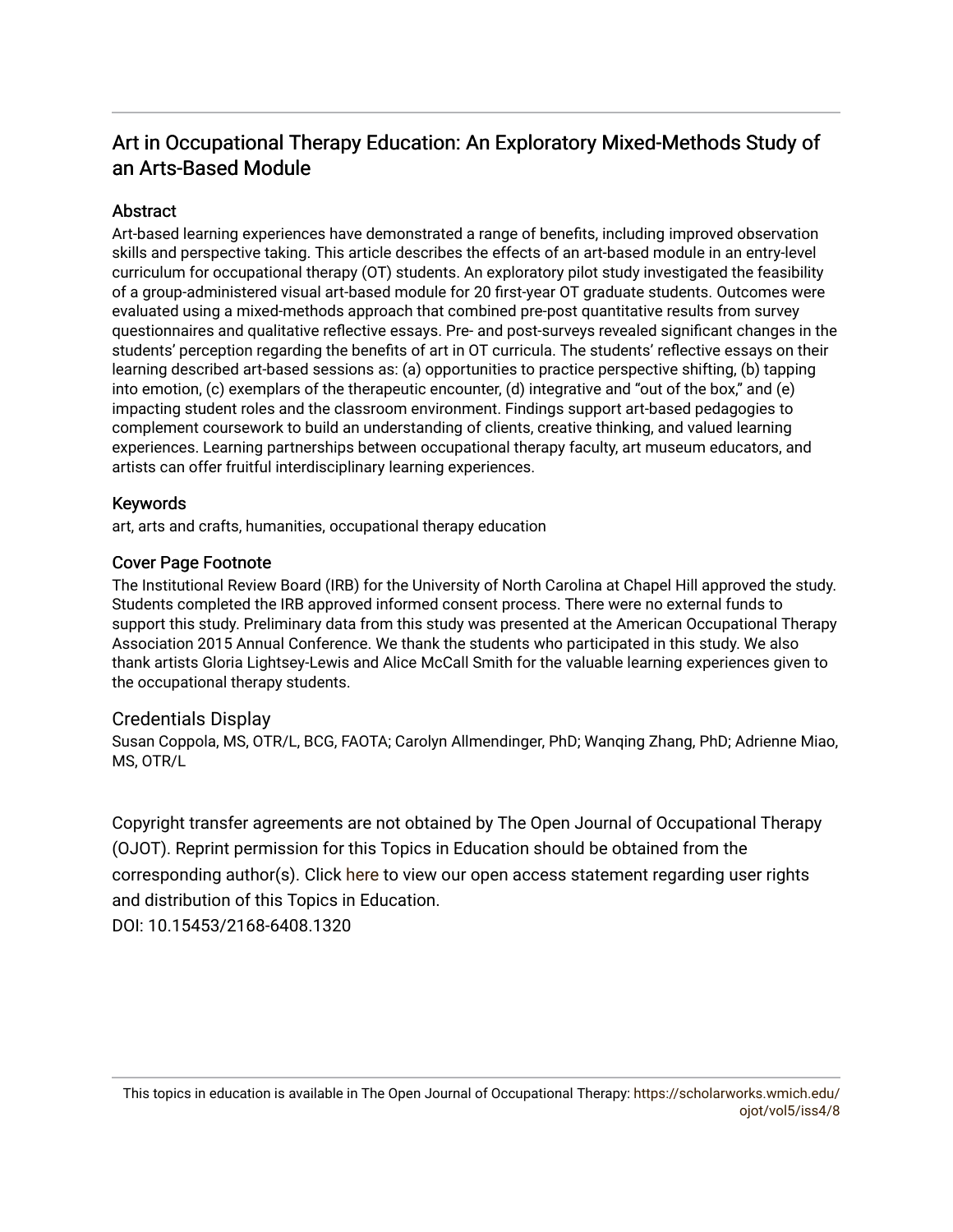#### **Literature Review**

The term art has many meanings. Most simply, art is "something that is created with imagination and skill and that is beautiful or that expresses important ideas or feelings" (Art, n.d.). Concepts in the category of art include skill, creativity, beauty, and feeling. Art has important meanings in occupational therapy (OT). One is the therapeutic use of art- and craft-making occupations. Another is the art of OT practice. This background will briefly describe these first two meanings and then focus on the use of art in OT education.

An important backdrop for exploring art in OT is the profession's history. When the profession began a century ago, the act of "doing" arts and crafts was central to practice and education (Levine, 1987; Peloquin, 1996a, Peloquin, 1996b; Quiroga, 1995). The profession took inspiration from leaders such as Mary Reilly, who wrote "man, through the use of his hands as they are energized by mind and will, can influence the state of his own health" (1962, p. 2). Later, OT adopted a medical lens on occupation and intentionally distanced itself from arts and crafts to legitimize the science of practice in the context of reductionist paradigms (Levine, 1987). The interventions of many practitioners shifted the focus to remediating impairments in body structures and functions and skills training for basic activities of daily living (Shannon, 1977). An effort to appear high-tech in this era has contributed further to the demise of arts and crafts in practice (Harris, 2007). As arts and crafts receded as therapeutic occupations, particularly in medical model settings, they disappeared from curriculum Published by ScholarWorks at WMU, 2017

standards (Bathje, 2012). There are few examples of the use of art in any form in entry-level OT education today.

Another factor in this discussion of art is OT's identity as an art and as a science (Rogers, 1983; Wood, 1995; Yerxa & Sharrott, 1986; Zemke, 2004). Rogers (1983) wrote that the "artistry of clinical reasoning is exhibited in the craftsmanship with which the therapist executes the series of steps that culminates in a clinical reasoning decision" (p. 615). Peloquin (1989) describes the art of OT as also the "capacity to establish rapport, to empathize, and to guide others to know and make use of their potential" (p. 221). Yet, the art of OT has been dropped from the American Occupational Therapy Association's official definition (Peloquin, 1989). While scholars have used the term artistry in their descriptions of best practice (Rogers, 1983; Wood, 1996, 2004), a stronger influence has been the science-driven culture and reimbursement policy in the United States (Howard, 1991). Given the profession's devalued historical stereotype of simply teaching basket weaving, there are status and financial risks for identifying essential parts of practice that are not informed by science (Levine, 1987; Shannon, 1977).

In OT education, art may be a useful pedagogy with which to teach important tenets of practice (Peloquin, 1996a,1996b). As a biopsychosocial profession, OT requires a deep understanding of the values and beliefs of our clients, beyond simply "doing" occupation, to build partnerships with them in practice. Moreover, competence in the profession rests on the ability to consider varying perspectives on situations, and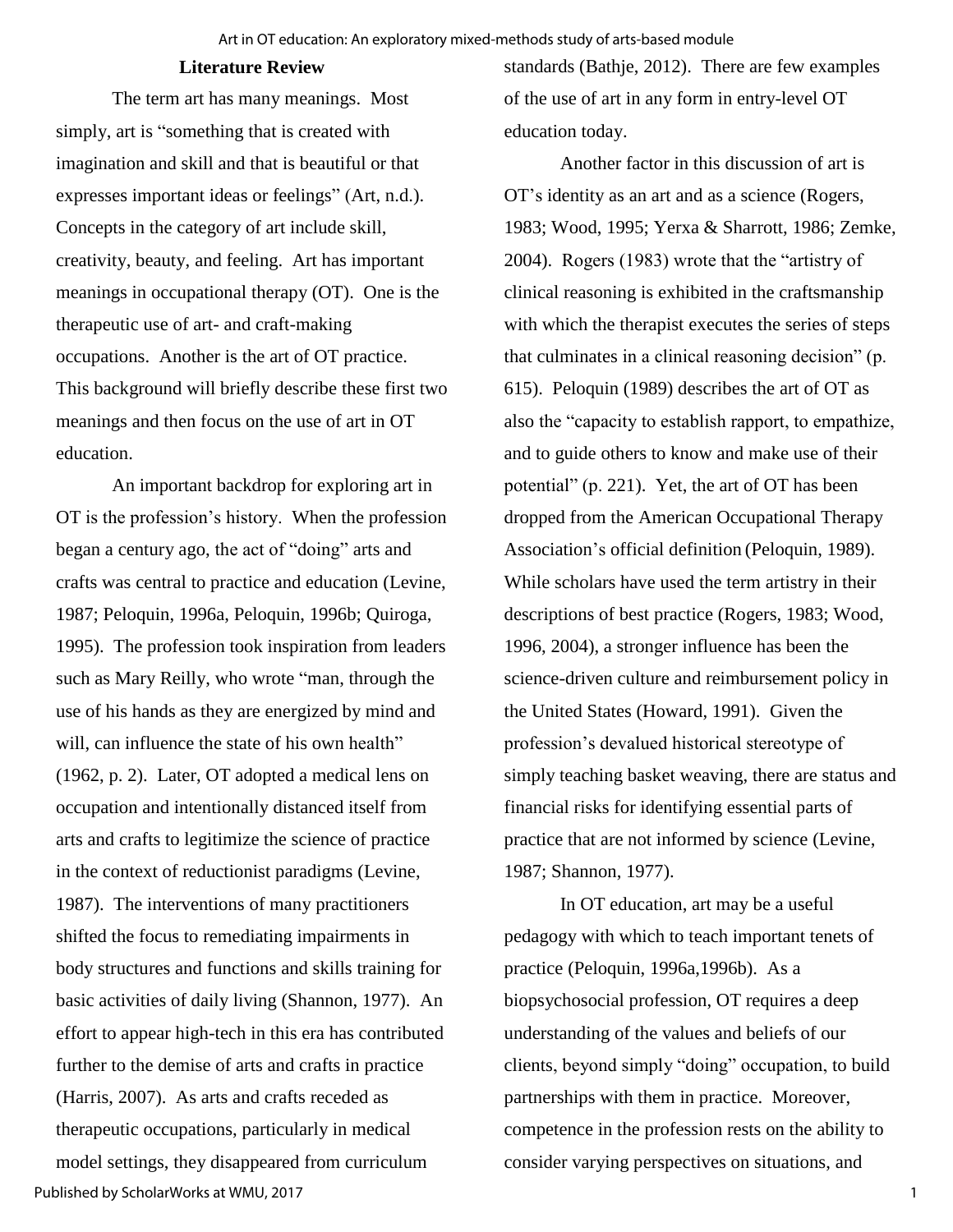importantly, to grasp the client's way of seeing things (Mattingly & Fleming, 1994). This capability requires that practitioners reflect on the nature and limitations of their own perspectives (Schön, 1983). Social science knowledge cannot sufficiently prepare a practitioner to enter the lifeworld of clients who have faced dashed hopes, traumatic losses, fear, and even catastrophe (Cassel, 1976; Mattingly & Fleming, 1994). Visual arts offer nonverbal ways of communicating information about the human condition that may offer insights about values, beliefs, and the lived experiences of clients that constitute the meanings of occupation.

At many universities, health disciplines called "medical humanities" and "health humanities" have emerged. For example, visual arts in professional education is used to develop clinical skills, including observation skills, critical thinking, perspective taking, and rapport building (Casey, 2009; Cassel, 1976; Charon, 2010; Gaufberg & Williams, 2011; Ousager & Johannessen, 2010; Schaff, Isken, & Tager, 2011). This interest was spurred by studies indicating a decline in medical students' empathy during medical school (Hojat et al., 2009; Roberts & Noble, 2015). It has been suggested that learning through medical humanities improves patient care, as well as self-understanding and stress relief for physicians in training (Gaufberg & Williams, 2011; Hammer et al., 2011; Ousager & Johannessen, 2010; Perry, Maffulli, Willson, & Morrissey, 2011; Roberts & Noble, 2015). Museum-based experiences involving medical students and people

with dementia have been employed to develop https://scholarworks.wmich.edu/ojot/vol5/iss4/8 DOI: 10.15453/2168-6408.1320

understanding and rapport (Roberts & Noble, 2015). Arts and humanities have also been used for interprofessional education experiences to build empathy, compassion, ethics, and skills for teamwork (Smith, Molineux, Rowe, & Larkinson, 2006).

Art-based education aligns with pedagogies used in OT that stress active learning, modeling of learning experiences, and integrating affective and cognitive learning (Peloquin, 1996b; Schaber et al., 2012; Schaber, 2014). Pedagogies not only convey information, but also teach how to approach new learning and what is important in the culture of the profession. Educational approaches also communicate the teachers' values and thinking about what is important in human transactions (Hooper, 2008). In accordance with this, the authors acknowledge that we value occupational therapists who navigate dimensions of human occupations and experiences that are not readily understood on the surface or through current social science.

Research in OT education is in its early phases of development, and therefore remains largely theoretical and descriptive (Hooper, King, Wood, Bilics, & Gupta, 2013). The small amount of literature about art in OT focuses on the use of arts, crafts, and creative occupations in practice (Perruzza & Kinsella, 2010).

Over the past 20 years, students in the University of North Carolina at Chapel Hill (UNC) master's of occupational therapy program have read narratives and heard from guest speakers who use art occupations therapeutically while living with a disability. The speakers' interpretations of the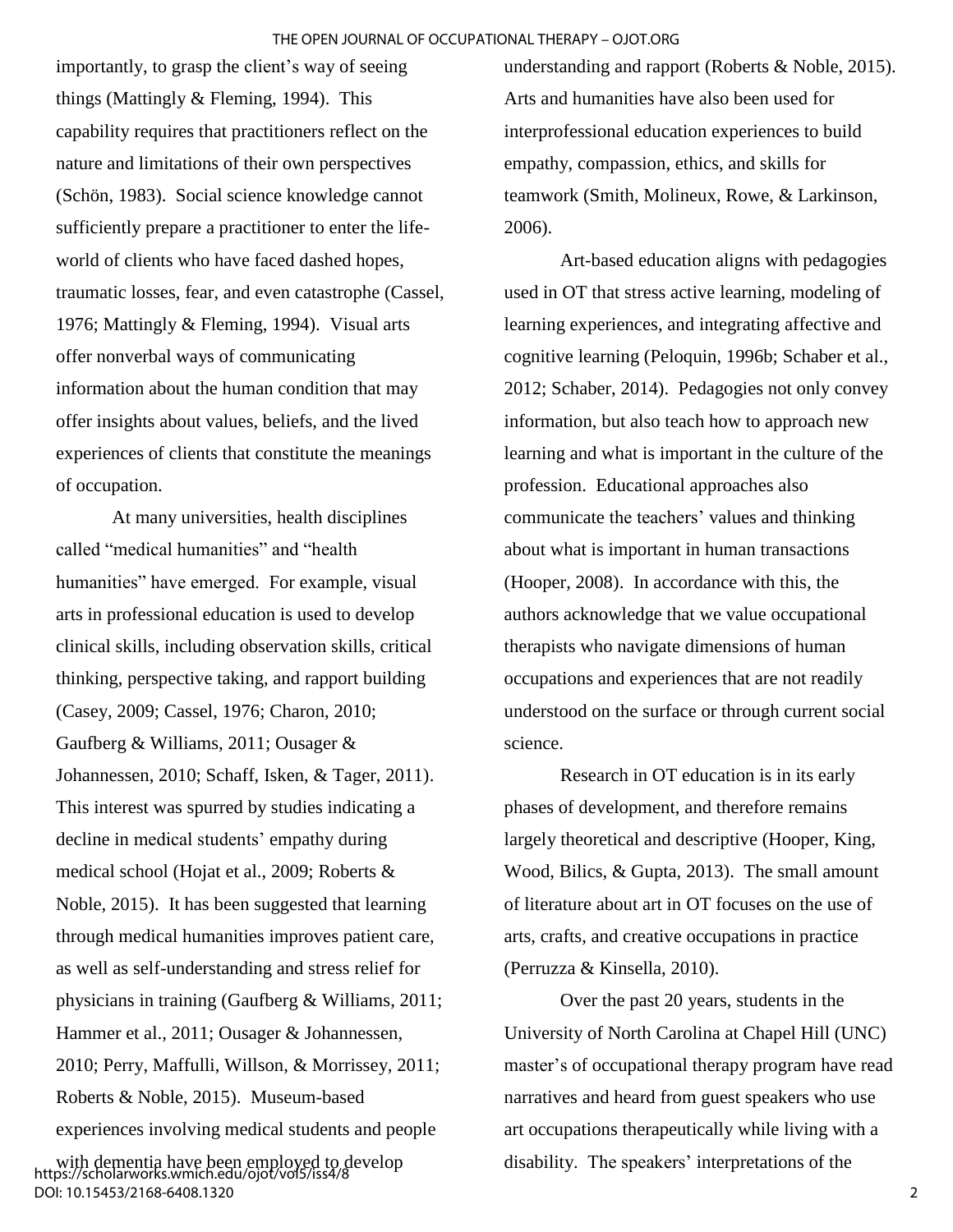value and meaning of artworks provide rich insights into inner selves, as well as the significance of aesthetics, context, and possibilities. These learning experiences of interaction with speakers are based on Deweyan pedagogy that incorporates active experience, inquiry, and social processes to promote habits of inquiry that integrate cognitive and affective domains (Dewey, 1938).

Two years prior to this study, an experience led by an educator at the Ackland Art Museum on the UNC campus was added to the course. Many students described it as a profound learning experience. Their responses echoed emerging evidence about the benefits of museum-based learning experiences for medical students, nurses, and OT students (Camic, Tischler, & Pearman, 2014; Cohen et al., 2006). These experiences have demonstrated a range of benefits, including increased observation skills and perspective-taking ability (MacDonnell & Macdonald, 2012). OT students' favorable responses to these experiences and the emerging evidence in literature inspired us to more systematically investigate art-based experiences in OT education (Fraser & al Sayah, 2011).

We sought to explore OT students' learning experiences from a 6-hr visual art module. The visual art module was part of a four-credit course for first-year master's level graduate students. Our rationale for using a mixed-methods approach incorporating quantitative surveys and a qualitative essay was to achieve a more comprehensive description of the students' views of the benefits of art in OT curricula. The aim of the quantitative component was to examine the change in the Published by ScholarWorks at WMU, 2017

students' perceptions of art in their learning experience before and after the art-based education intervention. It was hypothesized that the students' perceptions regarding the benefits of art in OT education would improve after the intervention. The qualitative research question was: What can students' reflections from three sessions of artbased learning tell us about art in OT education?

#### **Method**

This exploratory pilot study investigated the feasibility of a single-arm, group-administered, three-session visual art teaching module for 20 firstyear master's students in OT. Using a before and after survey and a qualitative analysis of end-ofsession reflective essays, intervention outcomes were evaluated using a mixed-methods approach.

## **Visual Art Module**

The visual art module was part of an OT entry-level course titled Biomedical and Phenomenological Aspects of Illness and Disability. It occurred in the first unit, Multiple Perspectives on Illness and Disability, and was comprised of three sessions lasting 2 hr each. The first of three activities was a visit to the Ackland Art Museum on the UNC campus. During the 2-hr class session at the museum, the students participated in group discussions about four works of art, facilitated by author CA. The four works of art included: a seventeenth-century Dutch scene of an expansive church interior and people in it; a nineteenthcentury French painting of Cleopatra contemplating suicide; a fifteenth-century Italian altarpiece from a Catholic church depicting Mary, Jesus, and four saints; and a fifteenth-century monumental Thai sculpture of Buddha. Taken together, they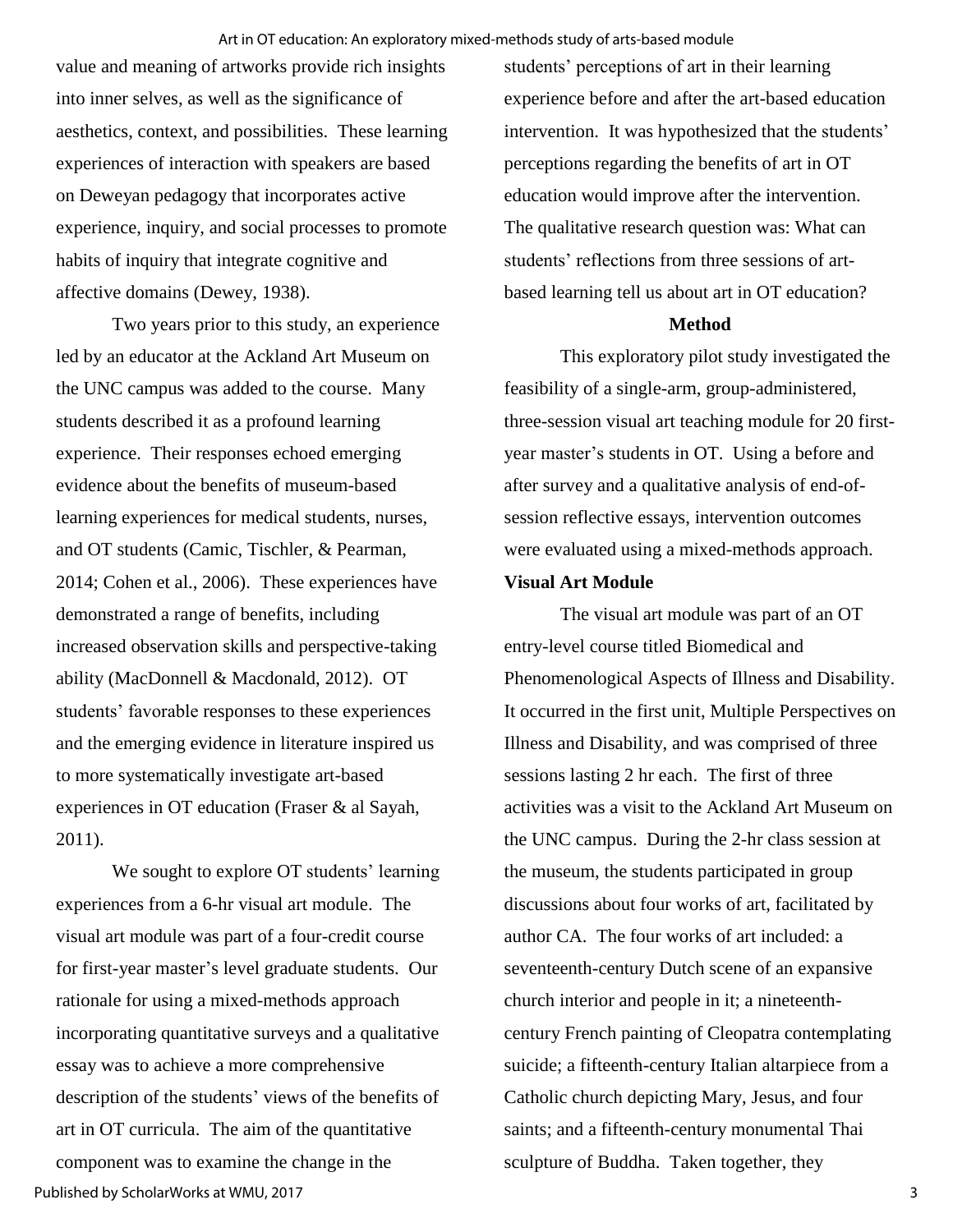presented varied styles, subjects, moods, materials, and time periods.

The students spent approximately the same amount of time discussing each of the four works of art. In each case, the discussion focused on the same series of questions that asked them to (a) note the work of art's visual characteristics, working as a group to produce a careful and thorough inventory; and (b) based on those visual characteristics and again working as a group, articulate an analysis of what they saw and postulate possible meanings. Author Carolyn Allmendinger then provided factual and contextual information about the works of art to answer the students' questions and to support or, if needed, contest their interpretations. Finally, the students were prompted to reflect on their own participation—whether they volunteered information readily, for example, or hesitated to speak up—and what types of visual characteristics they noticed early or later in the process.

The educator, author Carolyn Allmendinger, prompted the students to consider the difference between what they observe and what they infer; the varied perspectives that other students had on the same painting or sculpture; the effect of the artist's intention on the work's meaning; multiple meanings of the same scene, act, or object; and the importance of context to understand the work of art. This experience was designed to examine how experiences in many contexts, including encounters with fine art, can hone students' skills with observing, interpreting, and considering differing perspectives on the same work.

The second and third learning sessions for this module were with two women with disabilities https://scholarworks.wmich.edu/ojot/vol5/iss4/8 DOI: 10.15453/2168-6408.1320

who engage in art-making occupations. Although neither identifies primarily as an artist, they have agreed to the use of this identity for this project. One of the artists, who has multiple sclerosis and depression, works with clay to express her personal aesthetic, explore and overcome fears, and find joy through creative and emergent processes of working with clay. She was trained as an occupational therapist in another country and has not practiced in 20 years. The second artist is educated as a chaplain. She creates mandalas each day as a meaningful occupation to self-assess her well-being as part of her self-health care routine. The process and product of making mandalas enables her to monitor, anticipate, reflect on, and overcome her challenges from bipolar disorder.

The second and third sessions each had three parts. They began with the artist's personal narrative, in particular, her social and occupational history into which chronic health conditions entered and changed that narrative. Then using photos and actual objects, the artists offered insights about how their art enables them to live well with a disability. In the final portion of each session, the artists led the students in working with clay and making mandalas to experience art making as both selfassessment and as a therapeutic occupation. The artists discussed what they experience when their creation does (and does not) express their ideas, how the work emerges in ways that surprise them, and the discoveries they have made about themselves through art occupations. The artists solicited conversation about the personal experiences of the students in the art-making activity as part of an unfolding learning process that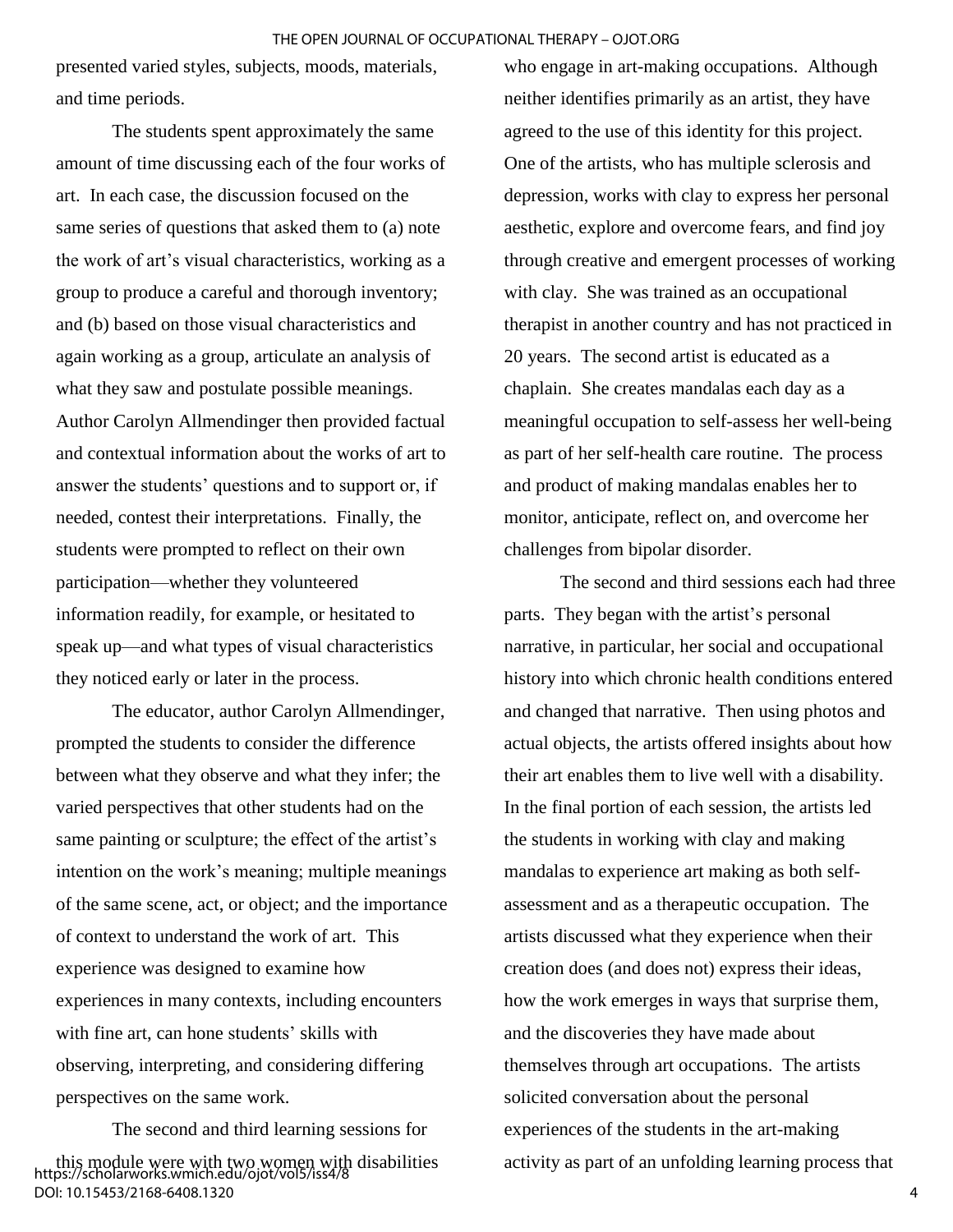was infused with emotional content. Themes from the museum visit arose naturally, such as discoveries about differing meanings, points of view, intentions, and contexts for art making.

#### **Pre and Postmodule Surveys**

A premodule survey was administered to twenty students on the first day of the class. Eleven survey questions using a Likert scale captured the students' perspectives toward the learning model of visual art in OT education. The survey was readministered at the end of the art-based sessions. **Reflective Essays** 

At the conclusion of the unit titled Multiple Perspectives on Illness and Disability, which included the art-based learning sessions, the students were asked to write a three- to five-page reflective essay that addressed (a) course content on living with chronic conditions and disabilities, (b) use of visual art in learning, and (c) personal growth as learners. In other words, the students were asked to address the content, pedagogical methods, and perceived personal learning outcomes associated with the unit. The reflective essay was a pass/fail assignment for which the students gained full credit by simply completing the assignment. We asked permission to analyze the essays after the students had received credit.

## **Data Analysis**

The results of the premodule and postmodule surveys from the seventeen students who gave permission for their results to be used in the study were analyzed using SAS version 9.3. The quantitative responses were analyzed using paired t-tests to compare mean scores on the two administrations of the survey. Two-sided Published by ScholarWorks at WMU, 2017

significance tests were set at 0.05. To our knowledge, there has been no previous research in this area to indicate whether a small, moderate, or large effect size was likely. Since this was an exploratory pilot study, we applied a large effect size (0.8). Our power analysis yielded a greater than 80% power to detect such an effect for a sample size of seventeen in a pre-post design.

Qualitative data analysis of the students' reflective essays followed an inductive thematic approach adapted from Braun and Clarke (2006) and used coding strategies described by Saldaña (2015). Two coders, one occupational therapist and one museum educator (AM and CA), began building familiarity and understanding by independently re-reading the data and posing questions, such as "What is the student learning?" and "What terms do they use to describe the experience?" Multiple cycles of coding were undertaken to synthesize the data and search for themes, including first cycle descriptive, in vivo, and process coding and second cycle affective coding, including emotions coding and values coding. The coders came to consensus on major themes and collaboratively worked through additional data visualization and condensation processes. The coders examined relationships among the data by comparing participant accounts and narrative arcs, as well as re-contextualizing the data by applying the findings to goals of OT education.

#### **Results**

#### **Pre and Postmodule Survey Results**

Nineteen first-year OT graduate students completed the premodule surveys (response rate of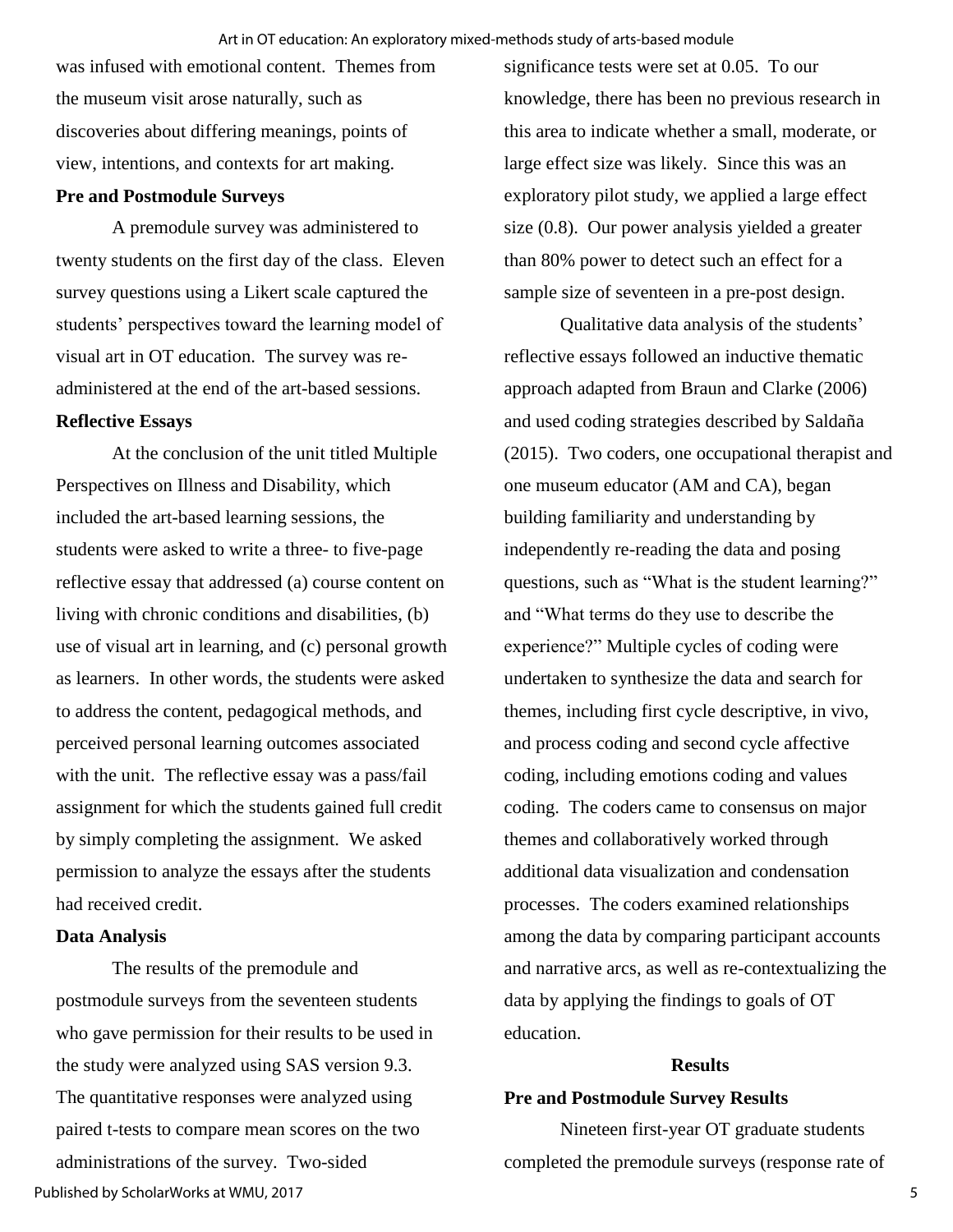95%) and seventeen of them completed the post-art module surveys (response rate of 85%). The mean age of the participating students was 27.5 years of age (ranged from 22 to 39 years of age). The two completed premodule surveys without matching postsurveys were excluded in the analysis.

In response to the questions about their previous experiences of visual arts, seven students (41%) indicated they were "not at all or only slightly involved with visual art," while 10 students (59%) indicated they were "moderately to very involved with visual art" for the premodule survey. For the postmodule survey, five students (29%) indicated "not at all or only slightly involved with visual art," while 12 students (71%) indicated "moderately to very involved with visual art."

Seventeen students provided answers to the seven prompts about their perceptions of whether visual arts should be used in OT curricula for critical thinking for both pre and postmodules. The students were asked to "select the response that best represents how you feel about whether visual arts should be used in OT curricula to teach (a) skills for assessment of clients in OT; (b) skills to communicate about clients and environments; (c) discrimination of observations and inferences about clients; and (d) alternative perspectives on clients and situations, about one's own personal point of view, differing meanings of occupations for clients, and understanding of illness and disability experiences."

The seven questions were placed on a 5 point rating scale ranging from *strongly disagree* (1) to *strongly agree* (5). For the premodule, the overall mean score of the students' perceptions https://scholarworks.wmich.edu/ojot/vol5/iss4/8 DOI: 10.15453/2168-6408.1320

about whether visual arts should be used in OT curricula to teach students for critical thinking was 26.8 (standard deviation [*SD*] = 3.9), while the postmodule mean was 28.6 (*SD* = 3.4). Although the difference between the premodule and postmodule responses was small, it is notable that the mean score for Question 5 (about one's own personal point of view) increased from 3.76 to 4.29 (see Figure 1).

Seventeen students provided answers to the three questions about their perspectives about whether visual arts should be used in OT curricula for experiences for both pre- and post-art sessions. As summarized in Table 1, the premodule mean score of the students' perceptions about whether OT class sessions should be used to make and discuss making art was  $2.94$  (*SD* = 0.97), while the postmodule mean was  $4.29$  (*SD* = 0.85) ( $p < 0.05$ ). The mean score on the question about making art for a deeper understanding of creativity, self, and imagination was also significantly increased after completing art sessions ( $p < 0.05$ ). For the question about whether it makes sense to discuss art in OT coursework, the postmodule mean score of 1.65 was significantly lower than the premodule mean of 2.18  $(p < 0.05)$  (see Table 1). This prompt was stated in the negative, and thus the decrease from pre to postmodule scores reflected a significant increase in their support for art in their education. In the premodule survey, the students generally agreed or strongly agreed that because few future clients would be artists, art-based education experiences did not make much sense. However, this opinion of the value of arts-based education significantly changed after the module.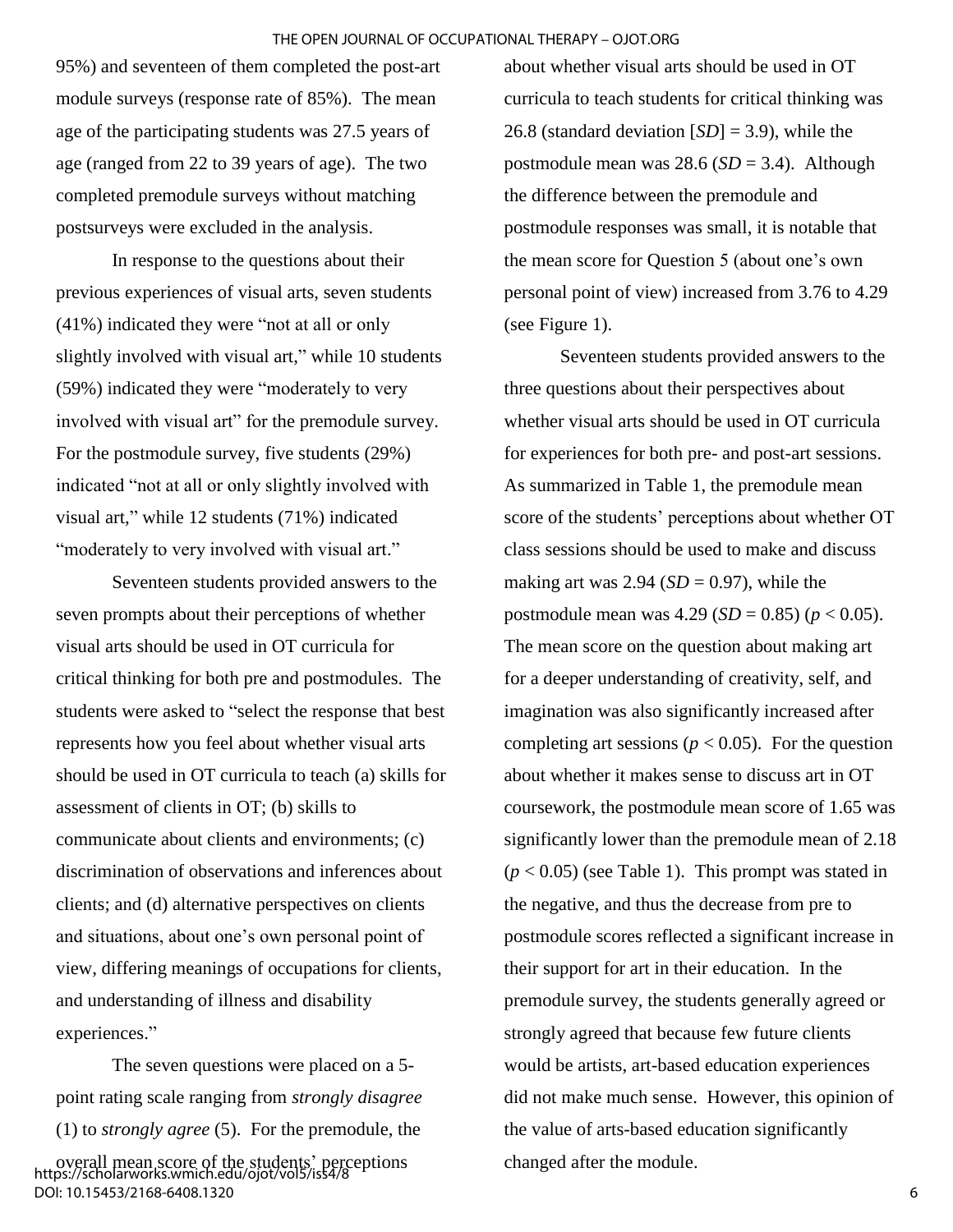

*Figure 1*. Pre and post-art module score differences on art for critical thinking.

## **Table 1**

*Pre- and Post-art Module Score Differences on Art as Experience* 

|                                                                                                                                                                                                                                                                                                                                 | Pre-art    | Post-art   | <b>Differences</b>     |
|---------------------------------------------------------------------------------------------------------------------------------------------------------------------------------------------------------------------------------------------------------------------------------------------------------------------------------|------------|------------|------------------------|
|                                                                                                                                                                                                                                                                                                                                 | $(N = 17)$ | $(N = 17)$ | $(N = 17)$             |
|                                                                                                                                                                                                                                                                                                                                 | Mean       | Mean       |                        |
| Items                                                                                                                                                                                                                                                                                                                           | (SD)       | (SD)       |                        |
| 1. OT class sessions should be used to make and discuss making art.                                                                                                                                                                                                                                                             | 2.94(0.97) | 4.29(0.85) | $1.3529^{a}$           |
| 2. OT students should experience making art for a deeper understanding                                                                                                                                                                                                                                                          | 3.41(1.06) | 4.47(0.51) | $1.0588^{\rm a}$       |
| of creativity, self, and imagination.                                                                                                                                                                                                                                                                                           |            |            |                        |
| 3. Because few of my future clients will be artists, it does not make                                                                                                                                                                                                                                                           | 2.18(0.88) | 1.65(0.61) | $-0.5294$ <sup>a</sup> |
| sense to discuss art in OT coursework.                                                                                                                                                                                                                                                                                          |            |            |                        |
| $\mathcal{M}$ , $\mathcal{L}$ , $\mathcal{L}$ , $\mathcal{L}$ , $\mathcal{L}$ , $\mathcal{L}$ , $\mathcal{L}$ , $\mathcal{L}$ , $\mathcal{L}$ , $\mathcal{L}$ , $\mathcal{L}$ , $\mathcal{L}$ , $\mathcal{L}$ , $\mathcal{L}$ , $\mathcal{L}$ , $\mathcal{L}$ , $\mathcal{L}$ , $\mathcal{L}$ , $\mathcal{L}$ , $\mathcal{L}$ , |            |            |                        |

*Note*: 5-point rating scale ranging from (1) *strongly disagree* to (5) *strongly agree*  $\rm{^{a}p} < 0.05$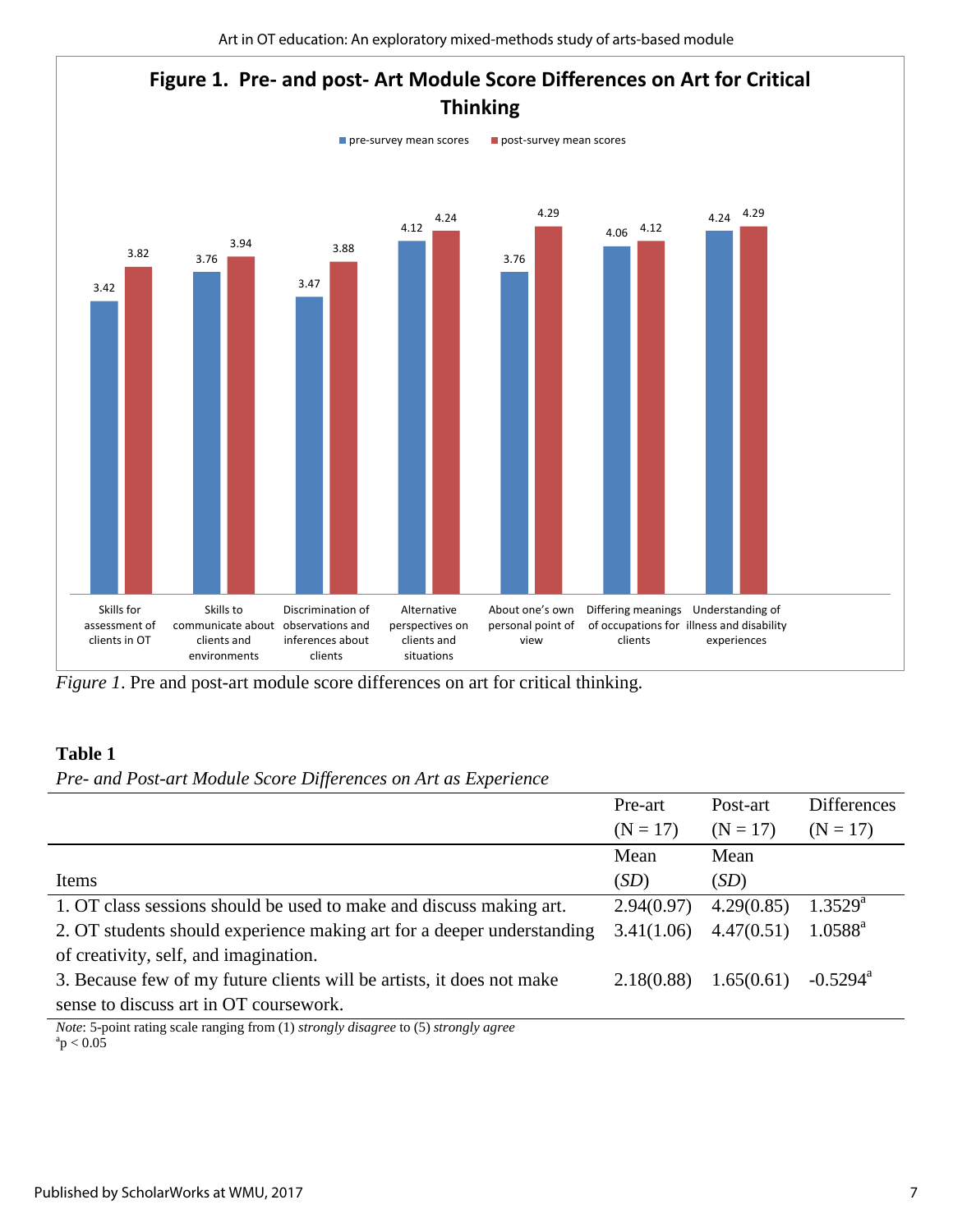#### **Qualitative Results in Student Reflections**

Five central themes arose in the student reflections: (a) art-based sessions are opportunities to practice perspective shifting, (b) art-based sessions tap into emotion, (c) art-based sessions are exemplars of the therapeutic encounter, (d) artbased sessions are integrative and "out of the box," and (e) art-based sessions impact student roles and the classroom environment.

**Art-based sessions are opportunities to practice perspective shifting.** Several of the students noted that they initially felt skeptical about the art-based learning sessions. They questioned the relevance of the experiences. One student predicted that the museum visit would merely serve as a reminder to be observant. The students were surprised, however, by how engaging and memorable the sessions were. Viewing works of art prompted many discussions of how context influences interpretation. The students appreciated having the time and space to consider the varying contexts in which the art was produced and viewed by its original audiences, and how changing social, historical, and even spiritual climates might impact how an audience received and understood works of art. The students began to question their first impressions and to think more carefully about perception and interpretation. They described seeing parallels between the way works of art and clients tell stories—with special attention to the importance of looking beyond a client's body or physical components and of considering the emotional and spiritual aspects of his or her situation. They acknowledged the significance of

perspective shifting to think about how a client https://scholarworks.wmich.edu/ojot/vol5/iss4/8 DOI: 10.15453/2168-6408.1320

might make sense of his or her experiences in the context of personal history or a life story. One of the students who was initially suspicious of the museum visit later wrote about how valuable she thought it was to reevaluate her thinking, and how she envisioned continuing self-reflective processes as essential components of her future therapy career.

> This experience drove home the importance of perspective and communication and showed me just how difficult it is to create the shared understanding that is so vital to a successful medical team and therapeutic relationship. I think it also made me realize how much detail you can see if you simply take the time to look. For many of the paintings, I thought I had gotten the 'gist' of the painting after a brief minute or two of looking. But being encouraged to look further and spend time with the painting revealed many important details that ended up being central, or at least significant, to the painting's meaning. I hope I will remember to take time with my future clients, making certain to pay attention to all the details of the evaluation and treatment process in order to capitalize on details I may have otherwise missed.

This student expressed surprise that there was more to be seen by looking longer, more carefully, or from various vantage points. Many of the students expressed that the art-based learning sessions experientially demonstrated that they could improve their observation skills with training and practice. Several wrote about the museum visit as a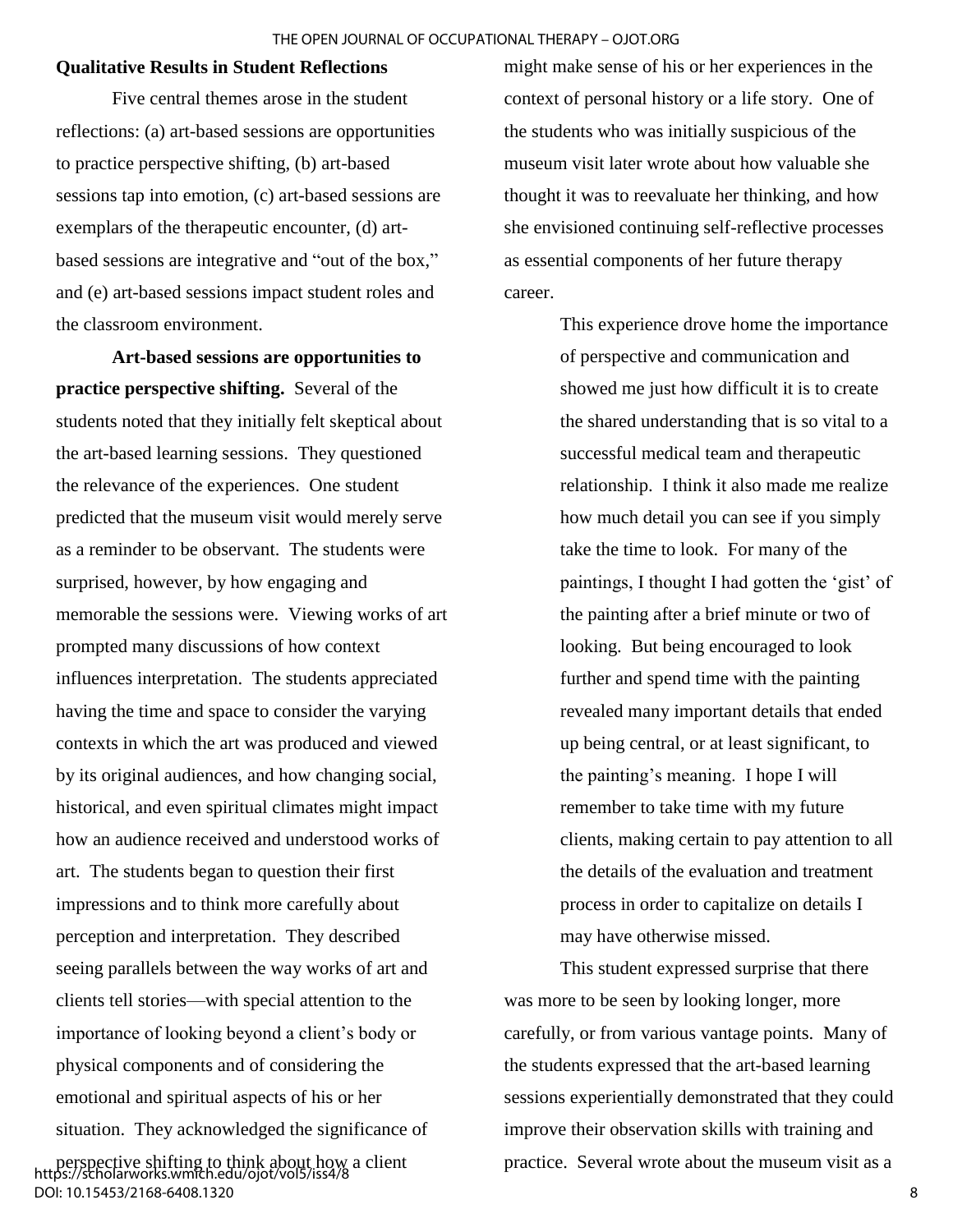social experience that highlighted the importance of multiple perspectives and different but also valid interpretations of the same information. Some of the students described frustration that there was no ultimate authority figure and no single answer, and that the artists were not present to answer questions. As one wrote, it caused the students to pause and consider how a medical team communicates and shares information in the effort to create a shared understanding in a clinical context. The students explained that learning in a social context was valuable and allowed them to reflect on the different life histories and perspectives that their peers brought to the conversation.

The students also reflected on how their own assumptions and knowledge base impacted their interpretive processes. Viewing or making art in a group with their peers allowed the students to see the range of reactions the class had to the same piece. Some of the students were less familiar with representations of famous people or religious iconography and were surprised when other students interpreted those pieces more readily. Other students pointed out things that they had not previously been able to see.

> As I move forward from this unit, I feel even more strongly that humility is one of the most important qualities in an effective occupational therapist. Having the selfawareness to understand our own tendencies to want to quickly arrive a 'big picture' and to create our own stories, allows us to know when to humbly step back from our narrative creation and listen to others, allowing their story to unfold.

The students acknowledged that in their future OT careers they would end up facing unknowns; they commented that taking the time to learn more about a client's story and history would enhance their understanding of a clinical situation. One student wrote about the process of stepping back and taking a reflective pause to consider the co-constructive nature of therapeutic relationships. In general, they reflected that therapists should be as skillful in listening as in instructing. A therapist who can listen to alternative narratives is able to collaborate with, rather than attempt to dictate on, a client's trajectory.

**Art-based sessions tap into emotion.** The students felt that the art-based learning sessions were accessible in different ways than the standard lecture or discussion-based class sessions.

> The inclusion of art highlighted a way to understand some things that cannot be put into words. Both creating art and perceiving others' art can be a highly emotional and evocative process, sometimes conjuring feelings that are subconscious or too complex to organize into verbal form. Emotions that are overwhelming or difficult to articulate can be transferred to a picture, colors, or shapes.

This student explained how the process of viewing and making art tapped into a level of emotion and creativity that is often challenging to access consciously. Many students wrote about the arts' ability to communicate through visual rather than verbal means, sometimes allowing entry into difficult or uncomfortable topics.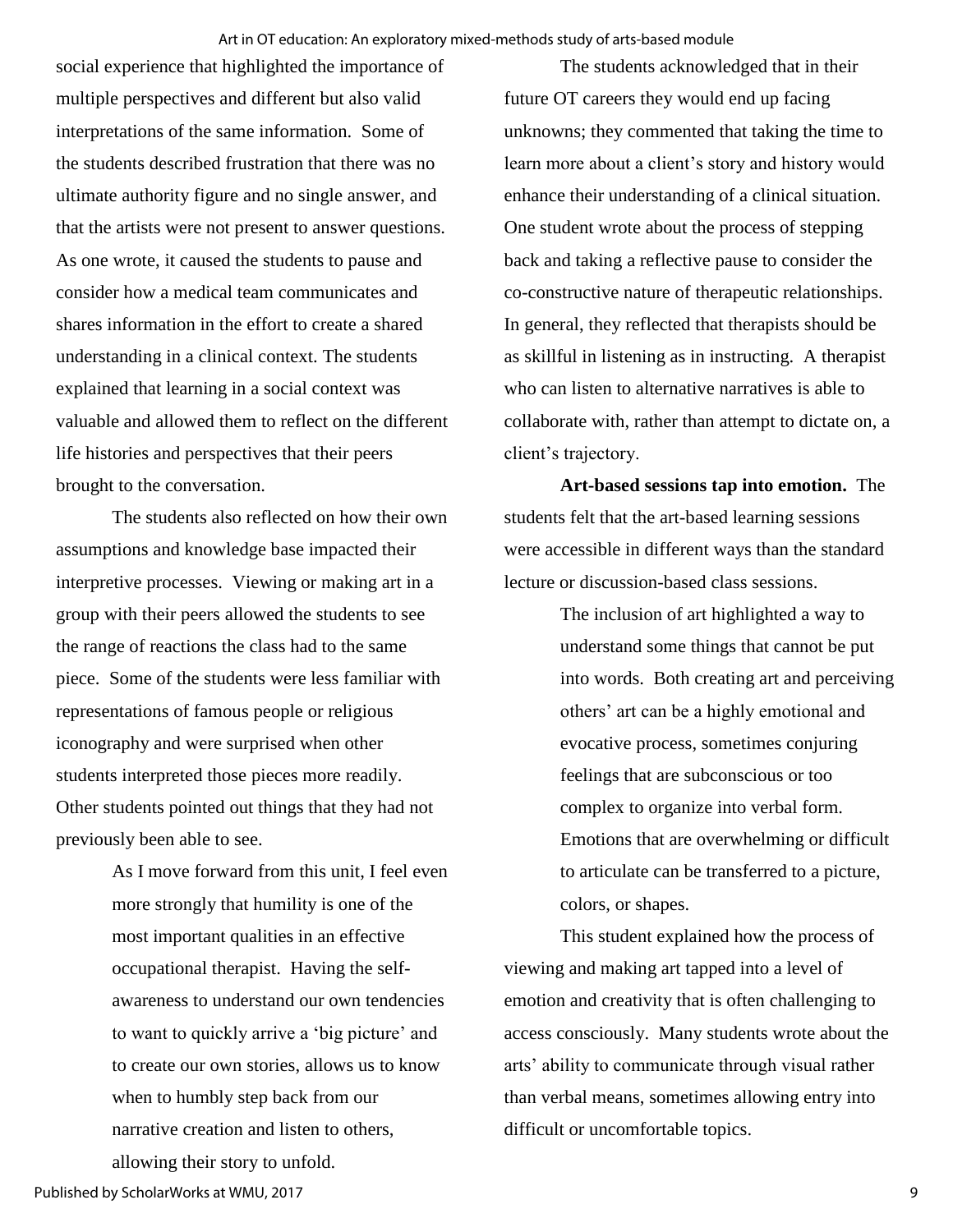#### THE OPEN JOURNAL OF OCCUPATIONAL THERAPY – OJOT.ORG

**Art-based sessions are exemplars of the therapeutic encounter.** The students related the art-making sessions to the concept of a therapeutic encounter, in which the guest artist facilitated the students' experiences of doing.

> It was really important to also grasp the role of the facilitator in the art sessions. Had the facilitator been less passionate or simply bland, the activities would have been equally bland. The words chosen and even things like tone and pace led to a productive and useful session.

The students felt these sessions helped them develop a better understanding of OTs as facilitators of therapy sessions. The students said they learned key components for successful OT interventions by experiencing how the guest artist facilitators presented the art-making activities and the safe space that they created for the students to experience experimentation, trial, and error. As one student commented:

> They had a way of leading their sessions that made art accessible to everyone. By emphasizing the process and being comfortable with varied outcomes, [the guest artists] facilitated successful and inspiring sessions.

The students thought that the art facilitation helped model the therapeutic process, and that the art activities themselves were meaningful tools they would keep in mind for possible interventions. They felt they gained a better appreciation for the importance of creating physical and emotional space for clients to express their feelings and

experiences. Many of the students wrote that they https://scholarworks.wmich.edu/ojot/vol5/iss4/8 DOI: 10.15453/2168-6408.1320

had gained increased confidence about their future roles as OT practitioners to create these spaces.

**Art-based sessions promote learning that is "out of the box" and integrative.** The art-based learning sessions helped students think about integrating different, sometimes unexpected, types of knowledge and information, taking students "out of the box," a term they used in their reflections. As one student explained:

> I experience the world more intuitively than intellectually. In spite of that, I initially undervalued the strengths in that type of understanding. [This module] has helped me to see the importance of unquantifiable information that doesn't fit neatly in a box.

The art-based learning also helped the students develop comfort with OT as a discipline that, in some views, operates "out of the box" by validating their perspective of OT as holistic, humanistic, and able to bridge medical science and lived experience. The students wrote about developing a better sense of what was distinctive about the OT field, as well as what connects it with other disciplines. The students expressed excitement at more clearly seeing parallels between the arts and humanities and developing a more nuanced appreciation of the complexity of the human experience. Viewing art, they wrote, made them think about topics such as body language and power structures and how they can envision applying this type of information into their approach to working with future clients.

> I was also not expecting the way in which the narratives, the art experiences, the more academic and theoretical talks, and the poetry would work together to create a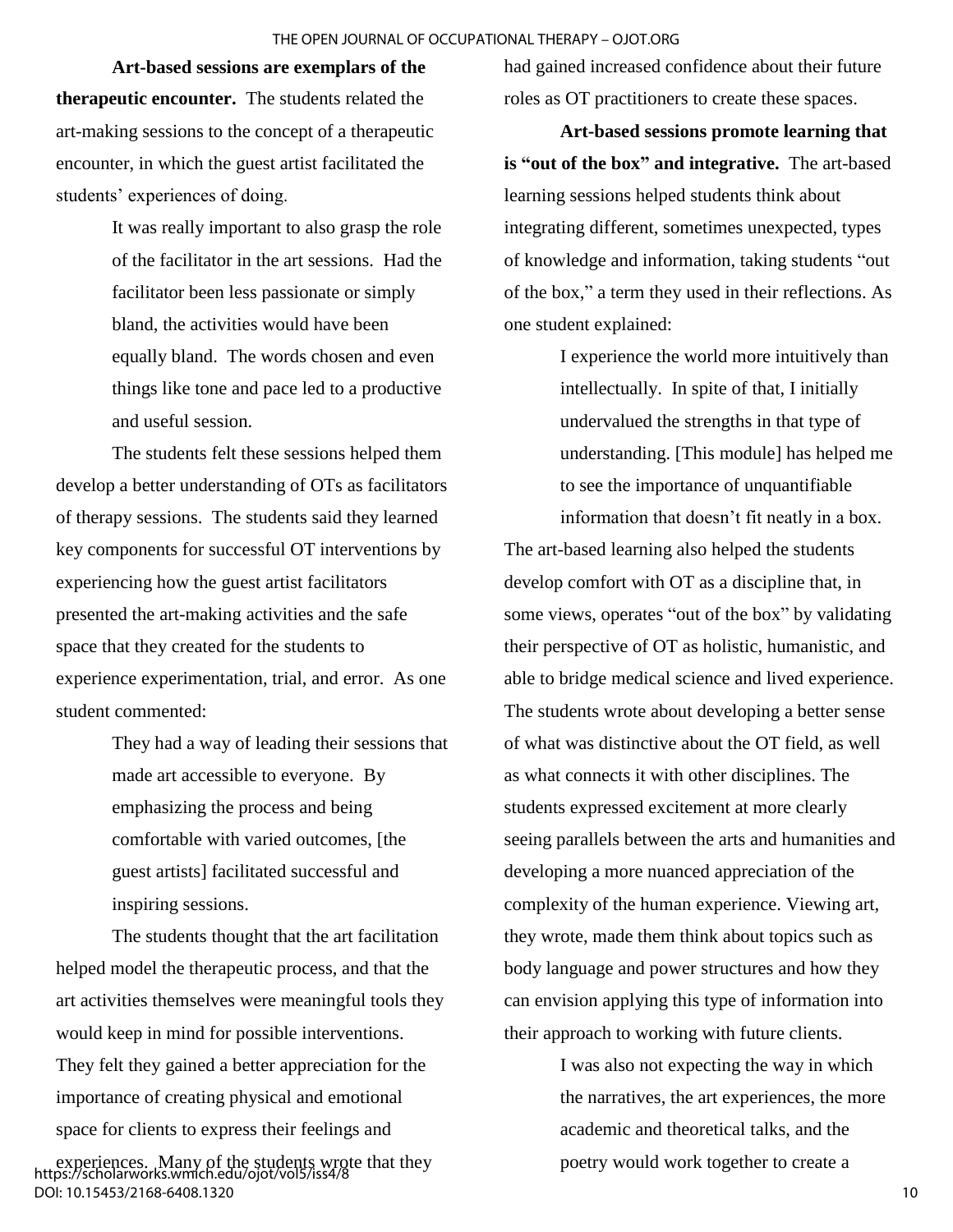unified academic experience for me as a student. I am more used to academic experiences that do not embrace subjectivity, and may even claim objectivity. I am used to embracing the phenomenological experience as more worthy of study and contemplation in my personal life. I enjoyed embracing subjectivity and the necessity of understanding different phenomenological experiences in an academic setting, and placing those understandings alongside biological or medical explanations as different and equally valuable ways of knowing and thinking—not just feeling. This more complicated way of knowing and thinking rings true and necessary for me in light of my understanding of what it means to be a competent professional in a human services field.

As this student described, viewing illness and disability as lived experiences helped him or her to contextualize a biomedical understanding. The students felt that the art-based learning reinforced their own ideas of the importance of understanding humans as feeling beings, offsetting the potential of biomedical perspectives to minimize emotional experience in favor of other forms of data. The students articulated the need to seek balance between art and science, between biomedical and phenomenological sources of information, and between client and therapist knowledge.

The themes noted above were surprisingly consistent in the students' reflective essays. Published by ScholarWorks at WMU, 2017

Although a few students acknowledged that not all clients might desire to participate in art-based occupations as therapeutic intervention, none of the students felt that art-based learning sessions had been unhelpful to their education. A few of the students commented that they had begun to incorporate more art-making into their own daily lives. The students felt the sessions were a valuable part of the course and should be continued.

**Art-based sessions affect student roles and the classroom environment.** The students discussed the art activities' effect on the classroom environment. Some of the students relaxed in new ways and become absorbed in the process of creating art, which in turn allowed them to listen and respond to one another in new ways.

> The process of creating space through art was very meaningful to me because of the different perspective it gave me on the artistic process. During the class sessions, I allowed myself to just enjoy the experience of creating. I liked watching the clay walls become smooth and even under my hands, and I enjoyed listening to the discussion take place. It gave me space to think about the classroom in a much different way than I typically do. As I listened to my classmates discuss what it meant [to] them, I viewed them not just as classmates but as people with their own histories. We were collectively in a process of discovery, not just about ourselves but about each other. It was a place set apart and it allowed space to simply enjoy the process of learning.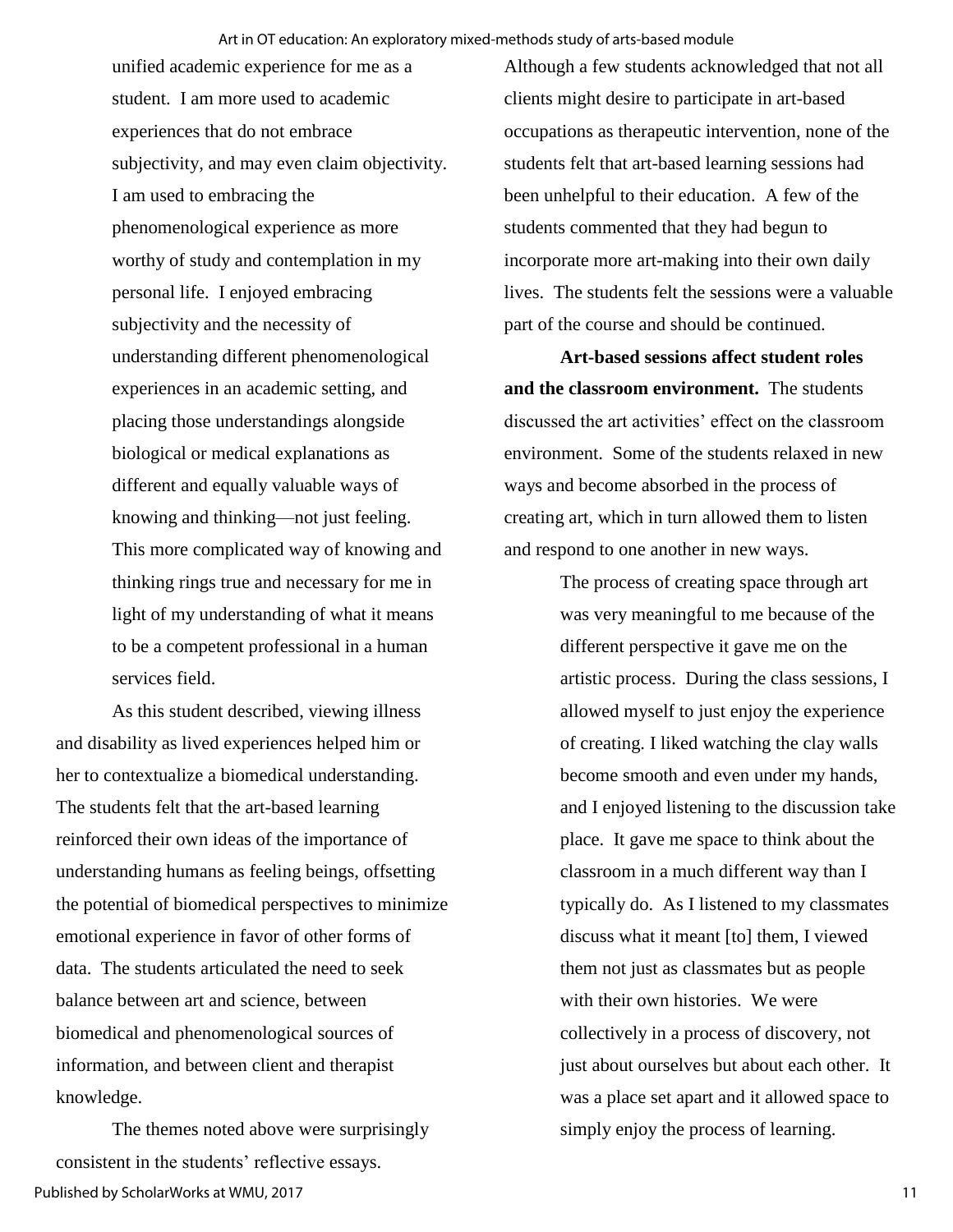The students noted appreciatively one effect of having their hands occupied: They were able to engage with one another without being expected to make eye contact or to display full attention through other typical behaviors. A student said he often finds sitting through classes somewhat tedious, but found himself better able to attend to the class discussion as he moved and manipulated materials. Another student mentioned that the hands-on work with materials increased her confidence when handling materials while she went on a Level I fieldwork mid-semester and assisted with bandaging, compression garments, and making splints.

The students also noted the interactive, hands-on nature of the art-based learning sessions. Learning about concepts experientially, they said, felt different and augmented how they tended to think about ideas abstractly. They appreciated the novelty and fun of the sessions and felt that they represented some of the most memorable moments in the course. Overwhelmingly the students wrote about how valuable they found the art-based sessions and how much they contributed to their learning. Again, they favored continuing the artbased learning sessions in future classes as a natural complement to other forms of learning in the curriculum.

## **Discussion**

The integrated quantitative and qualitative findings of this study support the use of art-based pedagogies to complement coursework. The aim of the quantitative component was to examine the change in the students' perceptions of art in OT

learning experiences before and after a three-session https://scholarworks.wmich.edu/ojot/vol5/iss4/8 DOI: 10.15453/2168-6408.1320

art-based educational intervention. It was hypothesized that the students' perceptions regarding the benefits of art in OT education would improve after intervention. Indeed, on the survey, a significant change was found in the students' perceptions of art-based class sessions as positive experiences.

The favorable responses from the students about the value of arts in OT education are supported in theoretical and anecdotal literature about art in OT education (Peloquin, 1996b). This result supported our quantitative hypothesis, and the qualitative analysis of the reflective essays strengthened this finding about the value of arts in OT education. Analysis of the student essays, which comprised the qualitative arm of this study, revealed what they learned from the art-based module. In particular, the qualitative portion of this study explored: What can students' reflections from three sessions of art-based learning tell us about art in OT education?

The students' reflective essays conveyed that the art-based education (a) was an important opportunity to practice perspective shifting, (b) tapped into emotions, (c) exemplified the therapeutic encounter, (d) promoted learning that is "out of the box" and integrative, and (e) impacted student roles and the classroom environment.

Our findings align with literature about these themes of art-based learning in health professions. Art-based learning in health professions has been used to generate an understanding of differing perspectives (Casey, 2009; Cassel, 1976; Fraser & al Sayah, 2011; Gaufberg & Batalden, 2007; MacDonnell &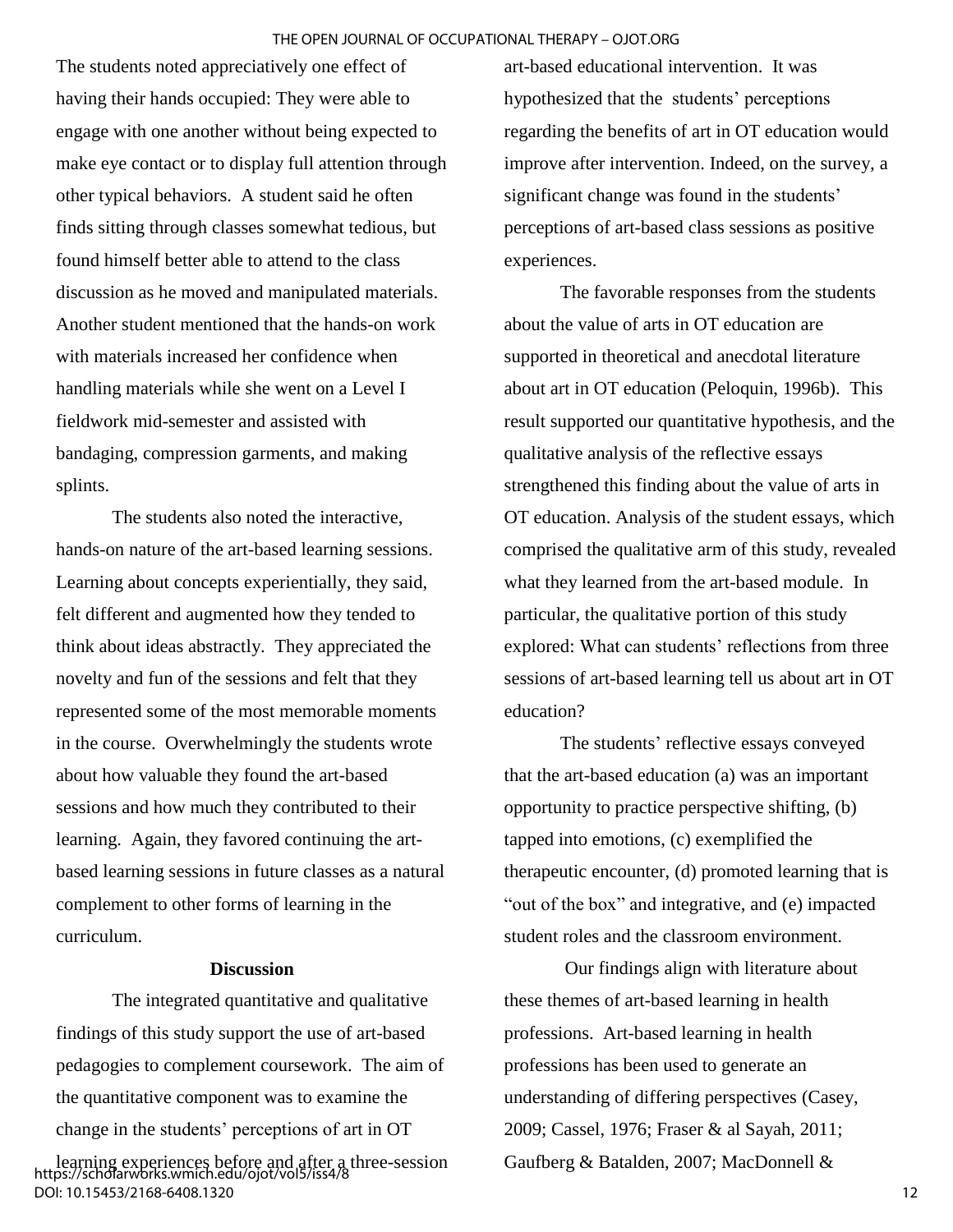Macdonald, 2012; Naghshineh et al., 2008; Peloquin, 1996a). The ability to shift perspectives is a fundamental skill that underpins OT principles of client-centered services. In a landmark study of OT clinical reasoning, Mattingly and Fleming (1994) wrote: "The meaning that the patient makes of an illness enters directly into the therapeutic process. The therapists thus find themselves constantly confronted with the interpretive task of translating between their way of seeing and the patient's" (p. 75). In delivery of care to people with complex occupational needs, there are typically multiple perspectives to be understood and incorporated into intervention, including those of family members and caregivers (Lawlor, 2003; Mattingly, 2010). The student essays revealed they experienced and they valued having practice with perceiving, shifting, and even adopting multiple perspectives.

That students described art as tapping into emotions was expected given the types of discussions during the art-based sessions. It may go without saying that art is a form of expression that can fill a void in our ability to use words to communicate feelings, experiences, and connections to each other. John Dewey, in his book, *Art and Experience*, posited "works of art are the only media of complete and unhindered communication between man and man that can occur in a world full of gulfs and walls that limit community of experience" (Dewey, 1934/2005). Art-based methods have been described as safe ways to access and discuss complex emotions for medical students by putting the focus on "the third thing," the art object, rather than oneself (Gaufberg & Batalden, 2007). Quite possibly the use of art gave

of human experience that are not language based. Peloquin (1996b) argued for "art to enhance confluent learning," integrating affective and cognitive experience because students who "ready themselves for any humanistic practice must learn to understand—that is, to think about *and* feel themselves into—the experiences of others" (p. 148). The students' access to their own emotions during the art experiences in our study may relate to the literature supporting the use of art to build empathy in health care provider education (Casey, 2009; Cassel, 1976; Charon, 2010; Fraser & al Sayah, 2011; Gaufberg & Williams, 2011; George, Yang, Stuckey, & Whitehead, 2012; Peloquin, 1996a; Perry et al., 2011; Roberts & Noble, 2015; Schaff et al., 2011).

permission to pay attention to and consider aspects

The students reflected on their art-based experiences as instructive as exemplars for therapy sessions they will conduct in the future. Likely, the students enjoyed and felt well facilitated in the artbased experience, and therefore they wished to be able to replicate key features that they themselves found particularly therapeutic. We acknowledge that the favorable comments by the students may have been based also on the teaching skills of the museum educator, former occupational therapist, and chaplain who had honed their skills over past sessions of teaching. While the students appreciated the facilitation, they conveyed that there is something inherent in the art-based learning beyond how well the activities were facilitated. Although the study did not focus on teaching students to use art therapeutically with clients, some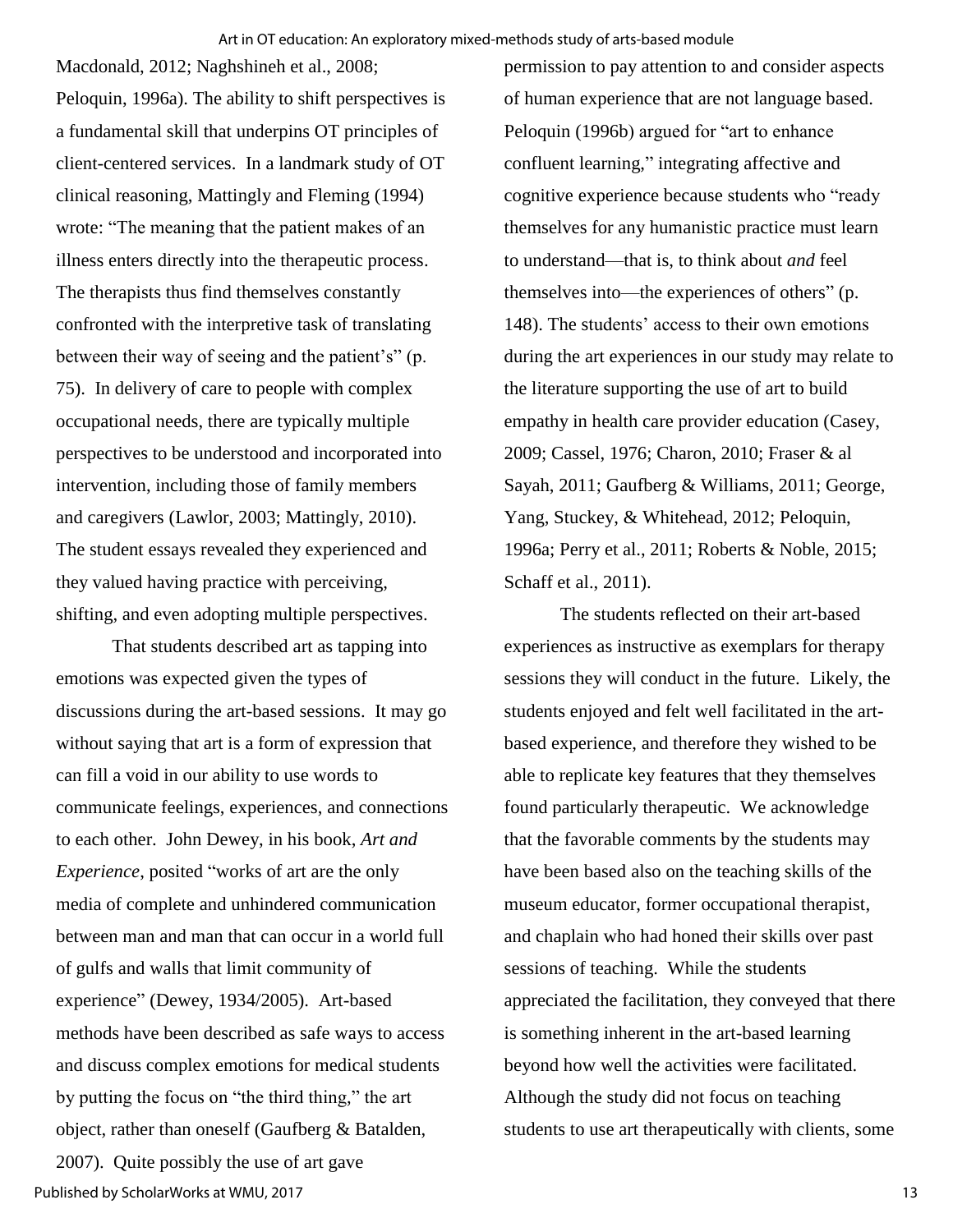students expressed increased interest in the use of art as a therapeutic occupation in practice.

The arts-based learning experience that they described as "out of the box" appeared to affirm the students' desires to relate their beliefs about themselves as whole people into their views of their clients. The students may have already been acculturated to delegitimize subjective and affective aspects of human experience, or be discreet about divulging their significance, a behavior coined as the "underground practice" (Mattingly & Fleming, 1994). Art-based learning seemed to give them permission to think about both the heart and the mind of practice, and to realize therapists can actually integrate biomedical and phenomenological ways of knowing (Turpin, 2007). Moreover, for some, the art-based unit kindled passions about becoming occupational therapists who can engage with clients through profound experiences and extreme challenges. It endorsed the use of creative thinking to assist clients to overcome occupational challenges.

Art-based learning created a classroom environment in which the students were able to engage in ways that facilitated their learning. The students favorably viewed the pedagogy of active learning that incorporated physical engagement with materials, walks through museum spaces, engaged inquiry, peer learning, affective and intellectual integration, and reflection on learning. In progressive education pedagogy, these are conditions that optimize learning (Dewey, 1938). Active and relational approaches to learning also align with pedagogies described as germane to OT

(Schaber et al., 2012). https://scholarworks.wmich.edu/ojot/vol5/iss4/8 DOI: 10.15453/2168-6408.1320

The students reported that art-based learning experiences offered accessible and valued opportunities to develop their abilities to understand others' perspectives, access emotions, think creatively, and bridge ways of knowing. This perspective contrasts with the decline in the profession's identity as an art and as a science and its use of art in practice and education. At the end of the module, the students expressed a view of artmaking as a useful therapeutic tool that has a place in OT education and practice. Their comments aligned with OT scholars who have endorsed artbased learning but have not yet influenced current definitions of practice and education standards. The qualitative findings support use of active learning, inquiry, and social processes that are central principles of Deweyan pedagogy that has been applied in OT education (Coppola, 2013; Dewey, 1938).

Taken together, the qualitative and quantitative findings collectively affirm the notion that art-viewing and art-making activities served as a useful and valuable pedagogical method for building the clinical reasoning skills of first-year OT students. The statistical analysis serves as additional triangulation of the qualitative findings, and the qualitative findings helped to deepen our understanding of the survey results. The benefit of a mixed-methods approach in this context was that the students completed brief pre and posttests that enabled them to quickly self-assess changes in their learning, as well as provide useful feedback to the course instructors. The reflective essay assignment was already built into the syllabus. Securing permission to analyze the written reflections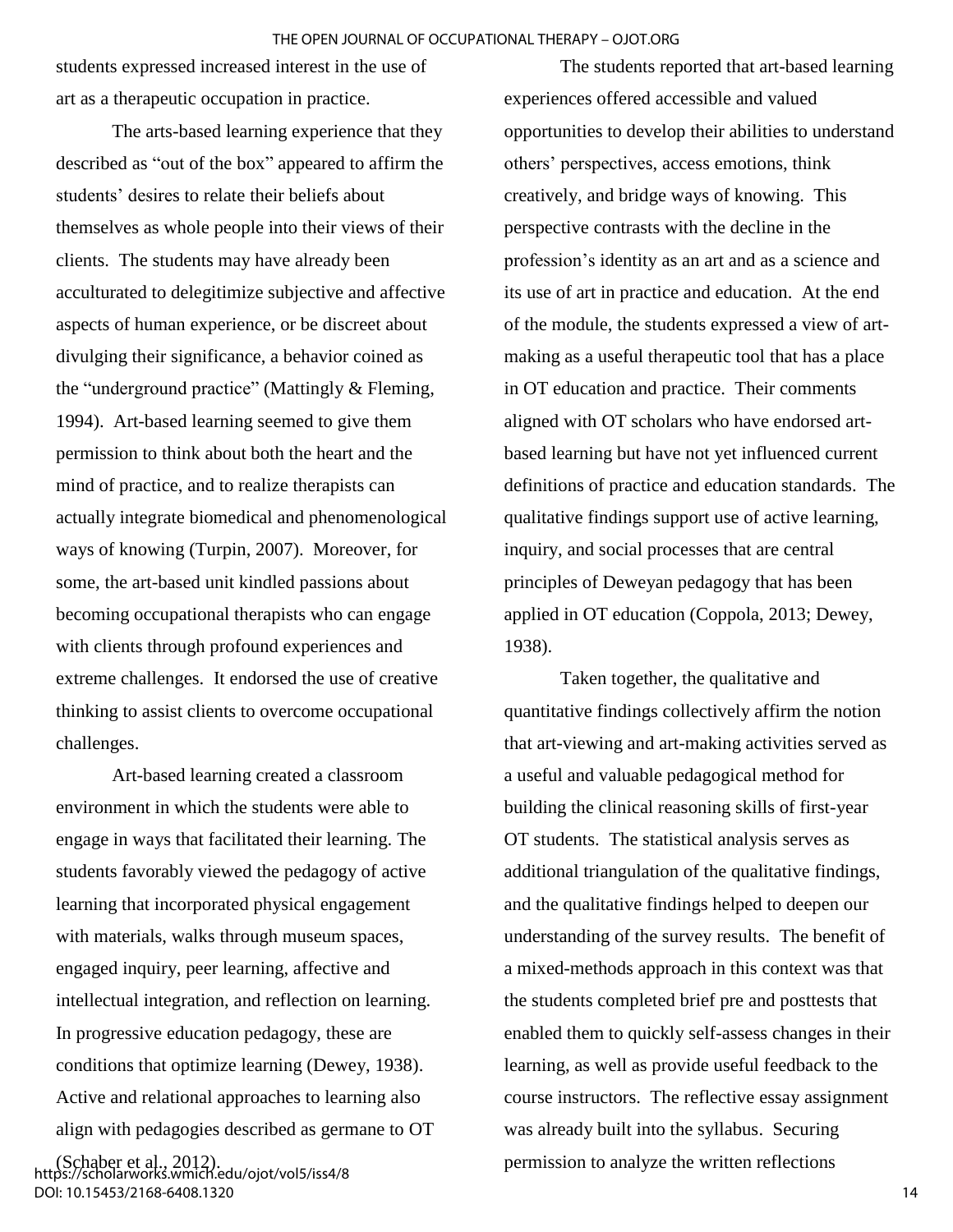allowed the researchers to further develop their understanding of how and why the unit was meaningful.

OT education programs may consider the benefits of learning partnerships with art museums. These partnerships align with trends in which universities are seeking to build interdisciplinary experiences for engaging arts, humanities, and health professions. At the same time, museums are developing creative programming to serve communities and students. This confluence of interests poses opportunities to investigate the nature and effects of these educational experiences. Our students' responses and our interdisciplinary collaborative learning through this research project reveal potential for such partnerships to grow to benefit students, faculty, clients, and communities.

It was the intent of this study to contribute to education research about using art in OT education, rather than to teach students to use art as therapeutic occupations. It is beyond the scope of this study to explore whether students' experiences of art influence their use of art in interventions for future clients. The main implication of this pilot study was to inform future research about art-based educational methods. To our knowledge, a study of this kind has not been previously undertaken. The favorable responses of the students who responded to the surveys and submitted their essay for analysis indicate that art-based OT education may be worthy of future larger studies of art in OT education.

## **Limitations**

This study used a small sample size of 20 OT students in an educational program in the southeastern United States. Seventeen students Published by ScholarWorks at WMU, 2017

completed the anonymous pre and postexperience surveys, and 15 of those completed the narrative questions at the end of the postexperience survey. The reasons for not completing surveys are unknown and may have biased results toward favorable views of the art-based experience. The students may have felt the need to write favorably about the experience as part of a course assignment, despite the fact that the essay was ungraded. The design did not allow us to distinguish the key aspects of the intervention that most impacted student learning. Although conclusions are limited by the small sample size and some environmental and specific personal factors, such as cultural background, this pilot study contributes to our understanding of art as a useful therapeutic tool in OT education.

### **Future Study**

Further studies are needed to confirm and expand the present findings for other contexts, on a larger scale, and potentially with multiple sites and various forms of art. Those studies could identify key ingredients of the experience, the optimal amount of time in the module, and which students appear to benefit most from these experiences. In other studies of this nature, there will be variations in the learning experience provided by local artists and art educators. Our central finding is that artbased experiences are feasible and important aspects of pedagogy for preparing occupational therapists. For OT to fully embrace its ethos as an art and as a science, the profession needs to continue to investigate and advance pedagogies that help students learn the art of practice.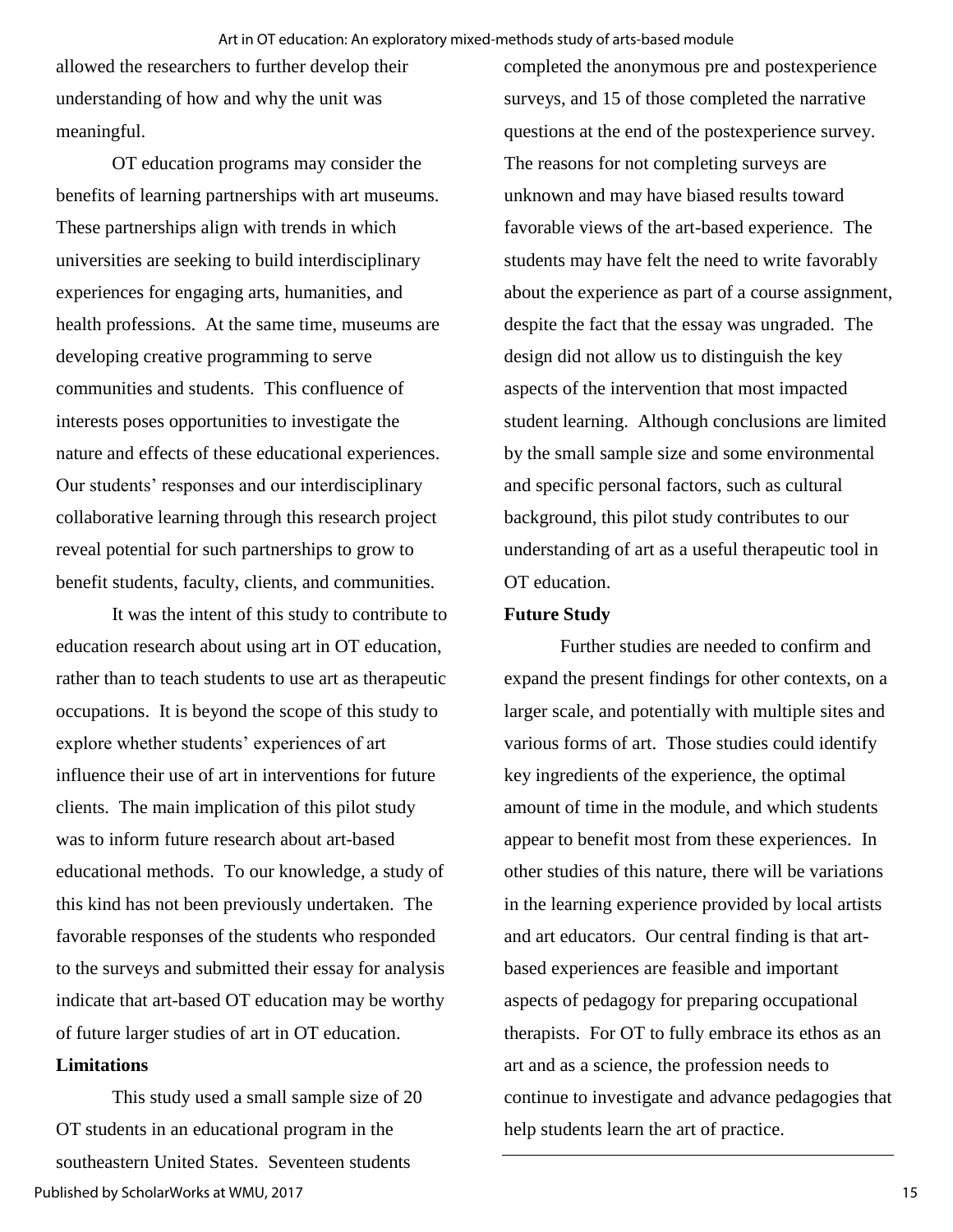#### THE OPEN JOURNAL OF OCCUPATIONAL THERAPY – OJOT.ORG

*Susan Coppola, MS, OTR/L, BCG, FAOTA; Division of Occupational Science and Occupational Therapy, University of North Carolina at Chapel Hill* 

*Carolyn Allmendinger, PhD; Ackland Art Museum, University of North Carolina at Chapel Hill* 

*Wanqing Zhang, PhD; Department of Allied Health Sciences, University of North Carolina at Chapel Hill* 

*Adrienne Miao, MS, OTR/L; Division of Occupational Science and Occupational Therapy, University of North Carolina at Chapel Hill*

#### **References**

Art. (n.d.). In *Merriam-Webster's online dictionary.* Retrieved from

<http://www.merriam-webster.com/dictionary/art>

- Bathje, M. (2012). Art in occupational therapy: An introduction to occupation and the artist. *The Open Journal of Occupational Therapy*, *1*(1), Article 8. <http://dx.doi.org/10.15453/2168-6408.1034>
- Braun, V., & Clarke, V. (2006). Using thematic analysis in psychology. *Qualitative Research in Psychology*, *3*(2), 77-101.

<http://dx.doi.org/10.1191/1478088706qp063oa>

- Camic, P. M., Tischler, V., & Pearman, C. H. (2014). Viewing and making art together: A multi-session art-gallerybased intervention for people with dementia and their carers. *Aging & Mental Health*, *18*(2), 161-168. <http://dx.doi.org/10.1080/13607863.2013.818101>
- Casey, B. (2009). Arts-based inquiry in nursing education. *Contemporary Nurse*, *32*(1-2), 69-82. <http://dx.doi.org/10.5172/conu.32.1-2.69>
- Cassel, E. J. (1976). *The healer's art: A new approach to the doctor-patient relationship*. New York, NY: Lippincott.
- Charon, R. (2010). Commentary: Calculating the contributions of humanities to medical practice-motives, methods, and metrics. *Academic Medicine: Journal of the Association of American Medical Colleges*, *85*(6), 935-937.

<http://dx.doi.org/10.1097/ACM.0b013e3181dc1ead>

Cohen, G. D., Perlstein, S., Chapline, J., Kelly, J., Firth, K. M., & Simmens, S. (2006). The impact of professionally conducted cultural programs on the physical health, mental health, and social functioning of older adults. *The Gerontologist*, *46*(6), 726-734. Retrieved from

<http://www.ncbi.nlm.nih.gov/pubmed/17169928>

Coppola, S. (2013). Deweyan educational philosophy in occupation-centered curricula. In M. Cutchin, & V. A. Dickie (Eds.), *Transactional perspectives on* 

*occupation* (pp. 199-213). Dordrecht, Netherlands: Springer.

- Dewey, J. (1938). *Education and experience.* New York: Macmillan.
- Dewey, J. (2005). *Art as experience*. London: Penguin (Original work published 1934).

Fraser, K. D., & al Sayah, F. (2011). Arts-based methods in health research: A systematic review of the literature. *Arts & Health*, *3*(2), 110-145. <http://dx.doi.org/10.1080/17533015.2011.561357>

Gaufberg, E., & Batalden, M. (2007). The third thing in medical education. *The Clinical Teacher*, *4*(2), 78-81. [http://dx.doi.org/](https://monash.rl.talis.com/link?url=http%3A%2F%2Fezproxy.lib.monash.edu.au%2Flogin%3Fqurl%3Dhttp%253A%252F%252Fdx.doi.org%252F10.1111%252Fj.1743-498X.2007.00151.x&sig=1347f56f4551285dc49bee781ee2b9f0e339e2561992b861b8c9b5142a135fe2)10.1111/j.1743- [498X.2007.00151.x](https://monash.rl.talis.com/link?url=http%3A%2F%2Fezproxy.lib.monash.edu.au%2Flogin%3Fqurl%3Dhttp%253A%252F%252Fdx.doi.org%252F10.1111%252Fj.1743-498X.2007.00151.x&sig=1347f56f4551285dc49bee781ee2b9f0e339e2561992b861b8c9b5142a135fe2) 

- Gaufberg, E., & Williams, R. (2011). Reflection in a museum setting: The personal responses tour. *Journal of Graduate Medical Education*, *3*(4), 546-549. <http://dx.doi.org/10.4300/JGME-D-11-00036.1>
- George, D. R., Yang, C., Stuckey, H. L., & Whitehead, M. M. (2012). Evaluating an arts-based intervention to improve medical student attitudes toward persons with dementia using the dementia attitudes scale. *Journal of the American Geriatrics Society*, *60*(8), 1583-1585 [http://dx.doi.org/10.1111/j.1532-](http://dx.doi.org/10.1111/j.1532-5415.2012.04070.x) [5415.2012.04070.x](http://dx.doi.org/10.1111/j.1532-5415.2012.04070.x)
- Hammer, R. R., Rian, J. D., Gregory, J. K., Bostwick, J. M., Barrett Birk, C., Chalfant, L., . . . Hall-Flavin, D. K. (2011). Telling the patient's story: Using theatre training to improve case presentation skills. *Medical Humanities*, *37*(1), 18-22. <http://dx.doi.org/10.1136/jmh.2010.006429>
- Harris, E. (2007). The meanings of craft to an occupational therapist. *Australian Occupational Therapy Journal*, *55*(2), 133-142. [http://dx.doi.org/10.1111/j.1440-](http://dx.doi.org/10.1111/j.1440-1630.2007.00700.x) [1630.2007.00700.x](http://dx.doi.org/10.1111/j.1440-1630.2007.00700.x)
- Hojat, M., Vergare, M. J., Maxwell, K., Brainard, G., Herrine, S. K., Isenberg, G. A., . . . Gonnella, J. S. (2009). The devil is in the third year: A longitudinal study of erosion of empathy in medical school. *Academic Medicine: Journal of the Association of American Medical Colleges*, *84*(9), 1182-1191. <http://dx.doi.org/10.1097/ACM.0b013e3181b17e55>
- Hooper, B. (2008). Stories we teach by: Intersections among faculty biography, student formation, and instructional processes. *American Journal of Occupational Therapy*, *62*(2), 228-241. <http://dx.doi.org/10.5014/ajot.62.2.228>
- Hooper, B., King, R., Wood, W., Bilics, A., & Gupta, J. (2013). An international systematic mapping review of educational approaches and teaching methods in occupational therapy. *The British Journal of Occupational Therapy*, *76*(1), 9-22. [http://dx.doi.org/10.4276/030802213X135764692546](http://dx.doi.org/10.4276/030802213X13576469254612) [12](http://dx.doi.org/10.4276/030802213X13576469254612)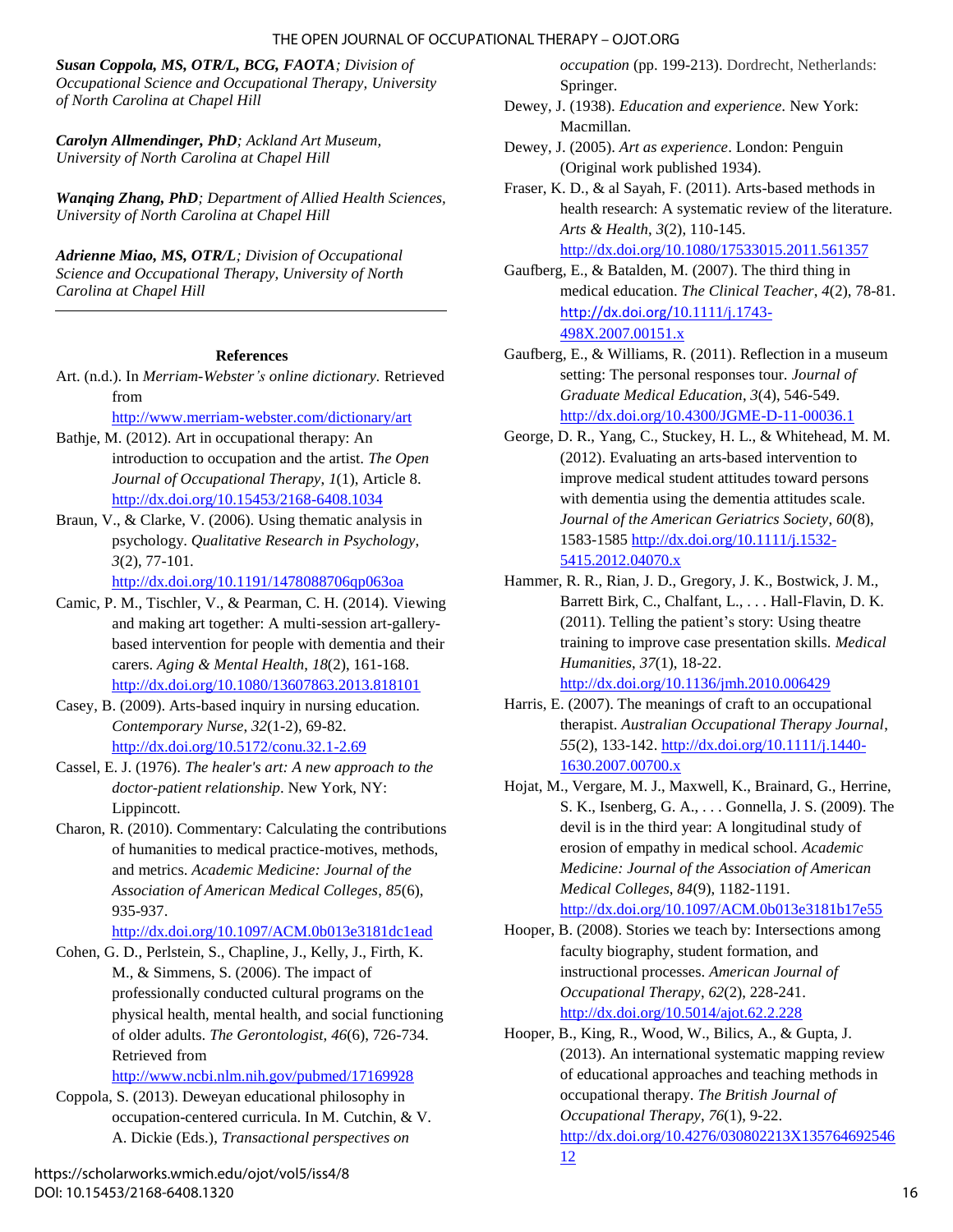#### Art in OT education: An exploratory mixed-methods study of arts-based module

- Lawlor, M. C. (2003). Gazing anew: The shift from a clinical gaze to an ethnographic lens. *American Journal of Occupational Therapy*, *57*(1), 29-39. <http://dx.doi.org/10.5014/ajot.57.1.29>
- Levine, R. E. (1987). The influence of the arts-and-crafts movement on the professional status of occupational therapy. *American Journal of Occupational Therapy*, *41*(4), 248-254.

<http://dx.doi.org/10.5014/ajot.41.4.248>

- MacDonnell, J. A., & Macdonald, G. J. (2012). Arts-based critical inquiry in nursing and interdisciplinary professional education: Guided imagery, images, narratives, and poetry. *Journal of Transformative Education*, *9*(4), 203-221. <http://dx.doi.org/10.1177/1541344612441083>
- Mattingly, C. (2010). *The paradox of hope: Journeys through a clinical borderland.* Berkeley: University of California Press.
- Mattingly, C., & Fleming, M. H. (1994). *Clinical reasoning: Forms of inquiry in a therapeutic practice*. Philadelphia, PA: F. A. Davis Press.
- Naghshineh, S., Hafler, J. P., Miller, A. R., Blanco, M. A., Lipsitz, S. R., Dubroff, R. P., . . . Katz, J. T. (2008). Formal art observation training improves medical students' visual diagnostic skills. *Journal of General Internal Medicine*, *23*(7), 991-997.

<http://dx.doi.org/10.1007/s11606-008-0667-0>

Ousager, J., & Johannessen, H. (2010). Humanities in undergraduate medical education: A literature review. *Academic Medicine: Journal of the Association of American Medical Colleges*, *85*(6), 988-998.

<http://dx.doi.org/10.1097/acm.0b013e3181dd226b>

- Peloquin, S. M. (1989). Sustaining the art of practice in occupational therapy. *American Journal of Occupational Therapy*, *43*(4), 219-226. <http://dx.doi.org/10.5014/ajot.43.4.219>
- Peloquin, S. M. (1996a). Art: An occupation with promise for developing empathy. *American Journal of Occupational Therapy*, *50*(8), 655-661. <http://dx.doi.org/10.5014/ajot.50.8.655>
- Peloquin, S. M. (1996b). Using the arts to enhance confluent learning. *American Journal of Occupational Therapy*, *50*(2), 148-151.

<http://dx.doi.org/10.5014/ajot.50.2.148>

- Perruzza, N., & Kinsella, E. A. (2010). Creative arts occupations in therapeutic practice: A review of the literature. *British Journal of Occupational Therapy*, *73*(6), 261-268. [http://dx.doi.org/10.4276/030802210x127599254689](http://dx.doi.org/10.4276/030802210x12759925468943) [43](http://dx.doi.org/10.4276/030802210x12759925468943)
- Perry, M., Maffulli, N., Willson, S., & Morrissey, D. (2011). The effectiveness of arts-based interventions in medical education: A literature review. *Medical*

*Education*, *45*(2), 141-148.

#### <http://dx.doi.org/10.1111/j.1365-2923.2010.03848.x>

- Quiroga, V. A. M. (1995). *Occupational therapy: The first 30 years 1900 to 1930.* Bethesda, MD: American Occupational Therapy Association
- Reilly, M. (1962). Occupational therapy can be one of the great ideas of 20th century medicine. Eleanor Clarke Slagle Lecture. *American Journal of Occupational Therapy*, *16*(1), 87-105. Retrieved from [https://reillym.wikispaces.com/file/view/maryreillysl](https://reillym.wikispaces.com/file/view/maryreillyslagel.pdf) [agel.pdf](https://reillym.wikispaces.com/file/view/maryreillyslagel.pdf)
- Roberts, H. J., & Noble, J. M. (2015). Education research: Changing medical student perceptions of dementia: An arts-centered experience. *Neurology*, *85*(8), 739- 741.

<http://dx.doi.org/10.1212/WNL.0000000000001867>

- Rogers, J. C. (1983). Clinical reasoning: The ethics, science, and art. Eleanor Clarke Slagle Lecture. *American Journal of Occupational Therapy*, *37*(9), 601-616. <http://dx.doi.org/10.5014/ajot.37.9.601>
- Saldaña, J. (2015). *The coding manual for qualitative researchers*. Thousand Oaks, CA: Sage.
- Schaber, P. (2014). Keynote address: Searching for and identifying signature pedagogies in occupational therapy education. *American Journal of Occupational Therapy*, *68*(Suppl 2), S40-S44. <http://dx.doi.org/10.5014/ajot.2014.685s08>
- Schaber, P., Marsh, L., & Wilcox, K. J. (2012). Relational learning and active engagement in occupational therapy professional education. In N. L. Chick, A. Haynie, R. A. R. Gurung (Eds.), *Exploring more signature pedagogies: Approaches to teaching and disciplinary habits of mind* (pp. 188-202). Sterling, VA: Stylus Publishing.
- Schaff, P. B., Isken, S., & Tager, R. M. (2011). From contemporary art to core clinical skills: Observation, interpretation, and meaning-making in a complex environment. *Academic Medicine: Journal of the Association of American Medical Colleges*, *86*(10), 1272-1276.

<http://dx.doi.org/10.1097/ACM.0b013e31822c161d>

Schön, D. A. (1983). *The reflective practitioner: How professionals think in action.* New York: Basic Books.

Shannon, P. D. (1977). The derailment of occupational therapy. *American Journal of Occupational Therapy*, *31*(4), 229-234*.* Retrieved from [https://www.researchgate.net/publication/22814207\\_](https://www.researchgate.net/publication/22814207_The_derailment_of_occupational_therapy) The\_derailment\_of\_occupational\_therapy

Smith, S., Molineux, M., Rowe, N., & Larkinson, L. (2006). Integrating medical humanities into physiotherapy and occupational therapy education. *International Journal of Therapy and Rehabilitation*, *13*(9), 421- 427.<http://dx.doi.org/10.12968/ijtr.2006.13.9.21787>